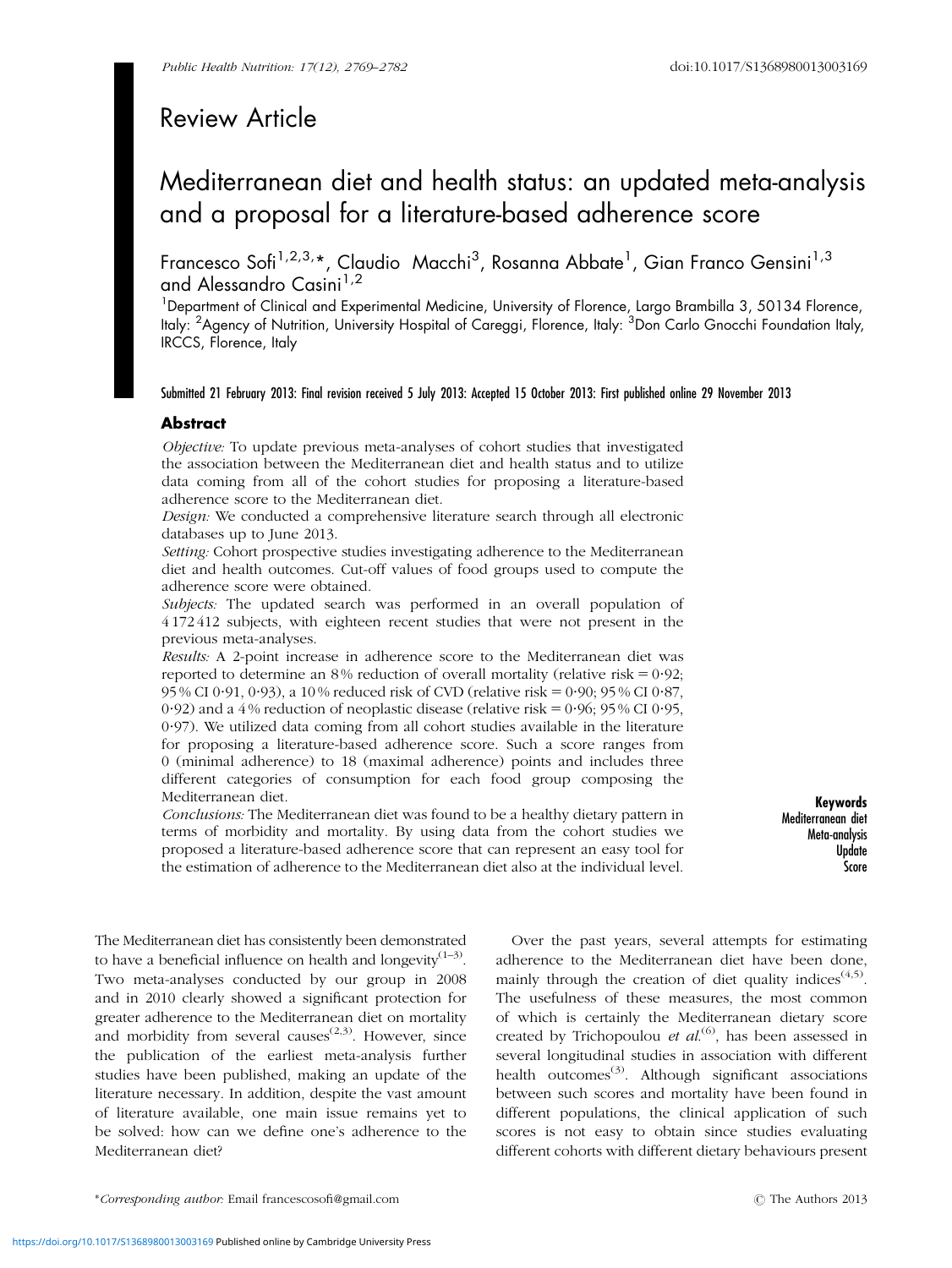different cut-off values for consumption of food groups and the quantification of each food component is not always available. To the best of our knowledge, no studies have been conducted that attempt to review and analyse altogether the studies investigating the Mediterranean diet score in relation to health outcomes, with the aim of proposing an adherence score that could be used not only as an epidemiological tool but also at an individual level.

Hence, the aims of the present study were to: (i) perform an updated systematic review and meta-analysis on studies investigating adherence score to the Mediterranean diet and health status, due to the high number of studies that have been published since the release of the earliest metaanalysis; and (ii) obtain from all of the available cohort studies the cut-off value for consumption of each food group, in order to propose a questionnaire for estimation of adherence to the Mediterranean diet based on descriptive data of the literature.

# Methods

## Updated systematic review

The databases MEDLINE (source: PubMed, 1966 to June 2013), Embase (1980 to June 2013), Web of Science, The Cochrane Library (source: The Cochrane Database of Systematic Review, 2013, issue 6), Clinicaltrials.org and Google Scholar were systematically reviewed and updated using a literature search strategy. Relevant keywords relating to the Mediterranean diet in combination as MeSH (Medical Subject Headings) terms and text words ('Mediterranean diet', or 'diet' or 'dietary pattern' 'Mediterranean', or 'adherence' or 'score' and their variants) were used in combination with words relating to health status ('health', or 'mortality' or 'morbidity', or 'cardiovascular diseases', or 'neoplastic diseases', or 'cancer', or 'neoplasm', or 'degenerative diseases', or 'Alzheimer's disease', or 'Parkinson's disease', or 'cerebrovascular disease', or 'stroke', or 'outcome', or 'prospective', or 'follow-up', or 'cohort' and their variants). The search strategy had no language restrictions and was supplemented by manually reviewing the reference list of all retrieved articles.

Two investigators (F.S., A.C.) assessed potentially relevant articles for eligibility. The decision to include or exclude studies was hierarchical and initially made on the basis of the study title, then of the study abstract and finally of the complete study manuscript. We included studies that assessed in a prospective way the possible association between a Mediterranean dietary score and health outcomes, as already reported in the previous meta-analyses $^{(2,3)}$  $^{(2,3)}$  $^{(2,3)}$ . Two researchers independently completed searches, study identification, data abstraction and tabulation, and discordances were resolved by discussion. Outcomes of interests were overall mortality, mortality from and/or incidence of cardio- and cerebrovascular

diseases, mortality from and/or incidence of cancer, as well as incidence of neurodegenerative diseases.

# Literature-based adherence score to the Mediterranean diet

All cohort studies that investigated the association between adherence to the Mediterranean diet and health outcomes were collected. We summarize all the amounts chosen as cut-offs for determining adherence to the Mediterranean diet, together with the author, year of publication, cohort analysed, country of the cohort, number of subjects investigated and the age of subjects, according to sex, in [Tables 1](#page-2-0) and [2.](#page-3-0)

Due to the wide distribution of median consumption of some food groups in the included studies (e.g. see legumes, whose consumption ranges from 2 to  $75 g/d$ , data were logarithmically transformed and back-transformed for data presentation. Median (or mean) values for consumption of food groups composing the Mediterranean diet adherence score were weighted for the number of subjects enrolled in each study. This was because of the large variability in terms of subjects analysed and because the sample size of the study was found to be the most significant contributor to the robustness of results in our previous meta-analysis $(3)$ . After that, we calculated the mean value of all of the weighted medians and the 2sp for each food group. In order to provide meaningful estimates for clinical practice we finally rounded the resulting numbers close to the 2 sp values for each measure, by obtaining three categories of consumption for each food group.

# Statistical analysis

We used RevMan version 5.0.18 for Macintosh and IBM SPSS Statistics version 18?0 for Macintosh to pool and analyse results from the individual studies. The methods and results of all the recent identified cohort prospective studies were added to the previous table and data were formally combined<sup>[\(3\)](#page-12-0)</sup>. Pooled results are reported as relative risk (RR) and are presented with 95 % confidence interval with two-sided  $P$  values using a random-effects model (DerSimonian and Laird method) and the general variance-based method. A  $P$  value less than 0.05 was considered statistically significant. We used, when available, the results of the original studies from multivariate models with the most complete adjustment for potential confounders; the confounding variables included in this analysis are shown in [Table 3](#page-4-0).

Statistical heterogeneity was evaluated using the  $I^2$ statistic, which assesses the appropriateness of pooling the individual study results. The  $I^2$  value provides an estimate of the amount of variance across studies due to the heterogeneity rather than chance. Where  $I^2$  was greater than 50 %, heterogeneity was considered substantial. Small study bias and/or publication bias was appraised by visual inspection of a funnel plot of effect size  $v$ . standard error and, analytically, by Egger's test.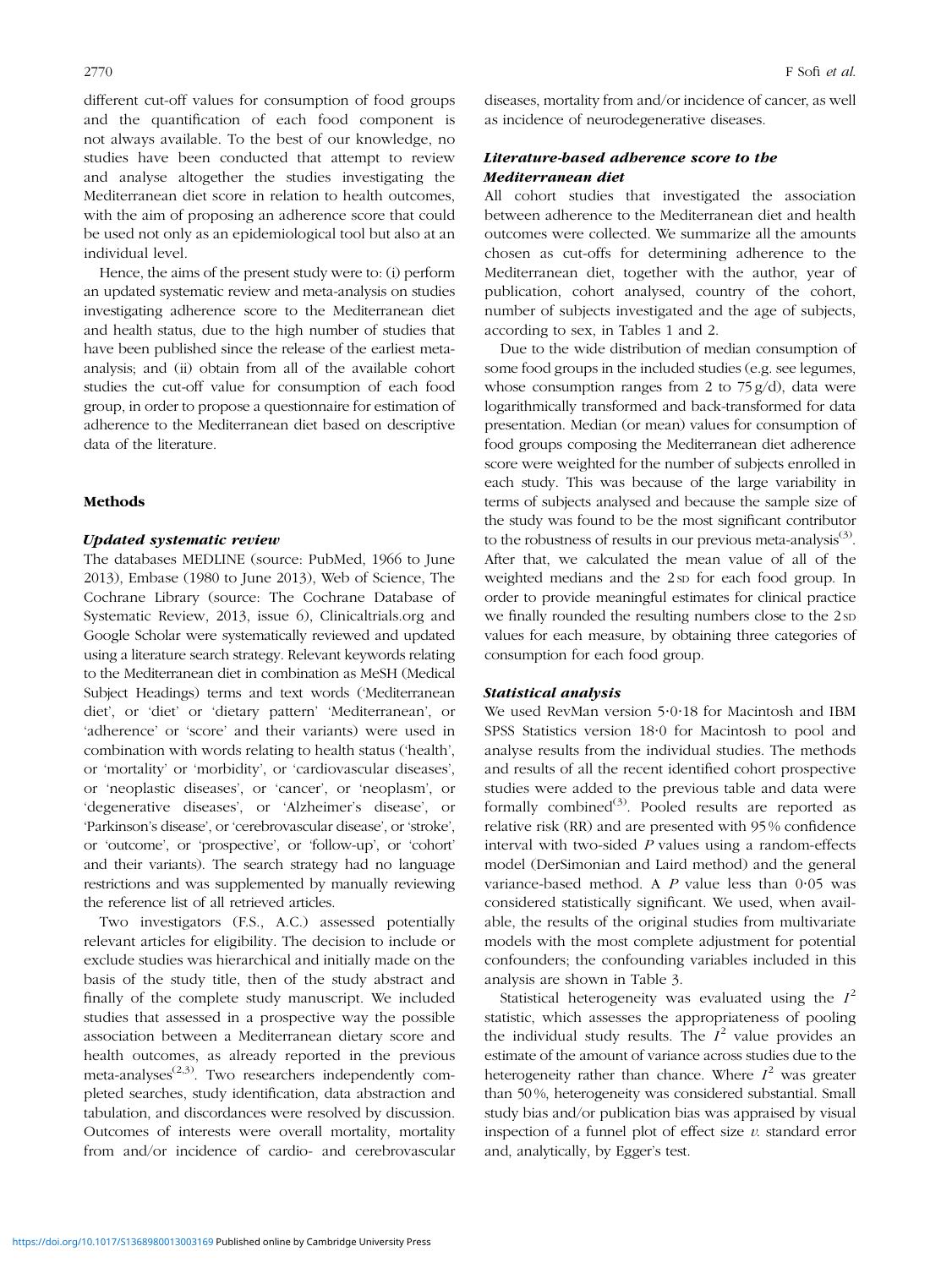| Author                                       | Year | Cohort                           | Country                              | n      | Age (years) Disease |             | Legumes Cereals |           | Fruit     | Vegetables | Fish     | Meat      | Dairy     |
|----------------------------------------------|------|----------------------------------|--------------------------------------|--------|---------------------|-------------|-----------------|-----------|-----------|------------|----------|-----------|-----------|
| Trichopoulou et al. <sup>(25)</sup>          | 1995 | Greek villages                   | G                                    | 91     | >70                 | <b>OM</b>   | 60              | 291       | 249       | 303        | n.d.     | 109       | 201       |
| Kouris-Blazos <i>et al</i> . <sup>(26)</sup> | 1999 | Anglo-Celts;<br>Greek-Australian | А                                    | 70     | $>70$               | <b>OM</b>   | $50*$           | $232.5*$  | $291*$    | $349.5*$   | n.d.     | 246*      | 296*      |
| Lasheras et al. <sup>(27)</sup>              | 2000 | Spanish volunteers               | S                                    | 49     | 65-95               | <b>OM</b>   | 13.5            | 248.5     | 211.5     | 313.5      | n.d.     | 139.5     | 416       |
| Knoops et al. <sup>(28)</sup>                | 2004 | <b>SENECA</b>                    | B, D, F, G, H, I, N,<br>P, S, Sw     | 781    | $73*$               | <b>OM</b>   | 7               | 248       | 228       | 306        | 26       | 130       | 313       |
| Knoops et al. <sup>(28)</sup>                | 2004 | <b>FINE</b>                      | F, I, N                              | 726    | $77*$               | <b>OM</b>   | 10              | 231       | 209       | 248        | 20       | 113       | 392       |
| Trichopoulou et al. <sup>(29)</sup>          | 2005 | EPIC-Elderly                     | D, F, Ge, G, I, N, S,<br>Swe. UK     | 24545  | >60                 | <b>OM</b>   | 3.3             | 212       | $176 - 7$ | 156.8      | 32.2     | 111.6     | $285 - 7$ |
| Scarmeas et al. <sup>(30)</sup>              | 2006 | <b>WHICAP</b>                    | <b>USA</b>                           | 720    | $77.2*$             | Al          | 57              | 184       | 472       | 197        | 20       | 85        | 182       |
| Benetou <i>et al</i> . <sup>(31)</sup>       | 2008 | Greek-EPIC                       | G                                    | 10582  | $20 - 86$           | C           | $10.2*$         | $187.2*$  | $383.2*$  | $578.6*$   | 26.3'    | $126.2*$  | 221.2'    |
| Trichopoulou et al. <sup>(32)</sup>          | 2009 | Greek-EPIC                       | G                                    | 9504   | $20 - 86$           | <b>OM</b>   | 9.1             | 178.3     | 362.5     | 548.6      | $23 - 7$ | $121 - 1$ | $196 - 1$ |
| Buckland et al. <sup>(33)</sup>              | 2009 | Spanish-EPIC                     | S                                    | 15442  | $29 - 69$           | <b>CHD</b>  | 23.7            | 91.2      | 109.9     | 90.7       | 23.3     | $58 - 7$  | 91.4      |
| Buckland et al. <sup>(34)</sup>              | 2010 | <b>EPIC</b>                      | D, F, G, Ge, I, N,<br>No. S. Swe. UK | 144577 | $35 - 70$           | C           | 2.2             | 84.8      | 70.1      | 63.8       | 7.3      | 50.5      | 116.9     |
| Sjorgen et al. <sup>(7)</sup>                | 2010 | <b>ULSAM</b>                     | Swe                                  | 924    | $71*$               | OM. CVD     | 75              | 405       | 124       | 75         | 27       | 98        | 417       |
| Martinez-Gonzalez et al. <sup>(35)</sup>     | 2011 | <b>SUN</b>                       | S                                    | 5444   | $38*$               | <b>CVD</b>  | 21              | 90        | 235       | 401        | 87       | 177       | 182       |
| Tognon <i>et al</i> . <sup>(8)</sup>         | 2011 | <b>GGPSG</b>                     | Swe                                  | 497    | >70                 | <b>OM</b>   | 13.3            | 213       | 155.5     | 239        | 53.7     | 109.1     | 446       |
| Agnoli <i>et al</i> . <sup>(9)</sup>         | 2011 | <b>EPICOR Study</b>              |                                      | 12563  | $35 - 64$           | St          | 16              | 272       | 319       | 173        | 28       | 110       | 54        |
| Buckland et al. <sup>(10)</sup>              | 2011 | EPIC-Spain                       | S                                    | 15324  | $49.3*$             | OM, CVD, C  | 56              | 214       | 380       | 282.2      | $64 - 1$ | 96.9      | 198.5     |
| van der Brandt <sup>(11)</sup>               | 2011 | <b>NLCS</b>                      | N                                    | 1690   | $55 - 69$           | <b>OM</b>   | 6.5             | n.d       | 153.9     | 202.6      | 11.5     | 124       | n.d.      |
| Gardener et al. <sup>(12)</sup>              | 2011 | <b>NOMAS</b>                     | <b>USA</b>                           | 931    | $68.6*$             | CVD, St     | 16              | 68        | 149       | 77         | 12       | 40        | 104       |
| Couto <i>et al</i> . <sup>(13)</sup>         | 2011 | EPIC                             | D, F, Ge, G, I, N,<br>No, S, Swe, UK | 142605 | $25 - 70$           | C           | $14.6*$         | 219       | 247.3     | 211.2      | 37.2     | 98.7      | $326 - 7$ |
| Dilis et al. $(17)$                          | 2012 | Greek-EPIC                       | G                                    | 9740   | $20 - 86$           | <b>CHD</b>  | 9               | 176       | 356       | 547        | 24       | 121       | 198       |
| Hoevenaar-Blom et al. <sup>(18)</sup>        | 2012 | EPIC-NL                          | N                                    | 8764   | $20 - 70$           | CVD. St     | 15              | 250       | 117       | 103        | 8        | 141       | 353       |
| Misirli <i>et al</i> . <sup>(19)</sup>       | 2012 | Greek-EPIC                       | G                                    | 9617   | $20 - 86$           | <b>CBVD</b> | $8.9*$          | $163.4*$  | $382.2*$  | $553.5*$   | $23.7*$  | $108.9*$  | $220.2*$  |
| Martinez-Gonzalez et al. <sup>(15)</sup>     | 2012 | <b>SUN</b>                       | S                                    | 6271   | $38*$               | <b>OM</b>   | 21              | 85        | 245       | 412        | 86       | 174       | 164       |
| Tognon <i>et al</i> . <sup>(16)</sup>        | 2012 | <b>VIP</b>                       | Swe                                  | 37546  | $30 - 60$           | <b>OM</b>   | n.d.            | 33.7      | 49.2      | 94.7       | 9.6      | 53        | 206       |
| Bamia et al. <sup>(20)</sup>                 | 2013 | <b>EPIC</b>                      | D, F, Ge, G, I, N,<br>No, S, Swe, UK | 143752 | $25 - 70$           | C           | 5.7             | $200 - 1$ | 199.6     | 174.1      | 28       | 91.7      | 276       |

<span id="page-2-0"></span>Table 1 Values of components of adherence score to the Mediterranean diet among men (g/d)

SENECA, Survey in Europe on Nutrition and the Elderly: a Concerted Action; FINE, Finland, Italy, the Netherlands, Elderly study; EPIC, European Prospective Investigation into Cancer and Nutrition; WHICAP, Washington Heights-Inwood Columbia Aging Project; ULSAM, Uppsala Longitudinal Study of Adult Men; SUN, Seguimiento Universidad de Navarra; GGPSG, Gerontological and Geriatric Population Studies in Gothenburg; EPICOR Study, Italian Section of the European Prospective Investigation into Cancer and Nutrition; NLCS, Netherlands Cohort Study; NOMAS, Northern Manhattan Study; VIP, Västerbotten Intervention Program; G, Greece; A, Australia; S, Spain; B, Belgium; D, Denmark; F, France; H, Hungary; I, Italy; N, The Netherlands; P, Portugal; Sw, Switzerland; Swe, Sweden; Ge, Germany; No, Norway; OM, overall mortality; Al, Alzheimer's disease; C, cancer; St, stroke; CBVD, cerebrovascular disease; n.d., not determined. \*Mean values.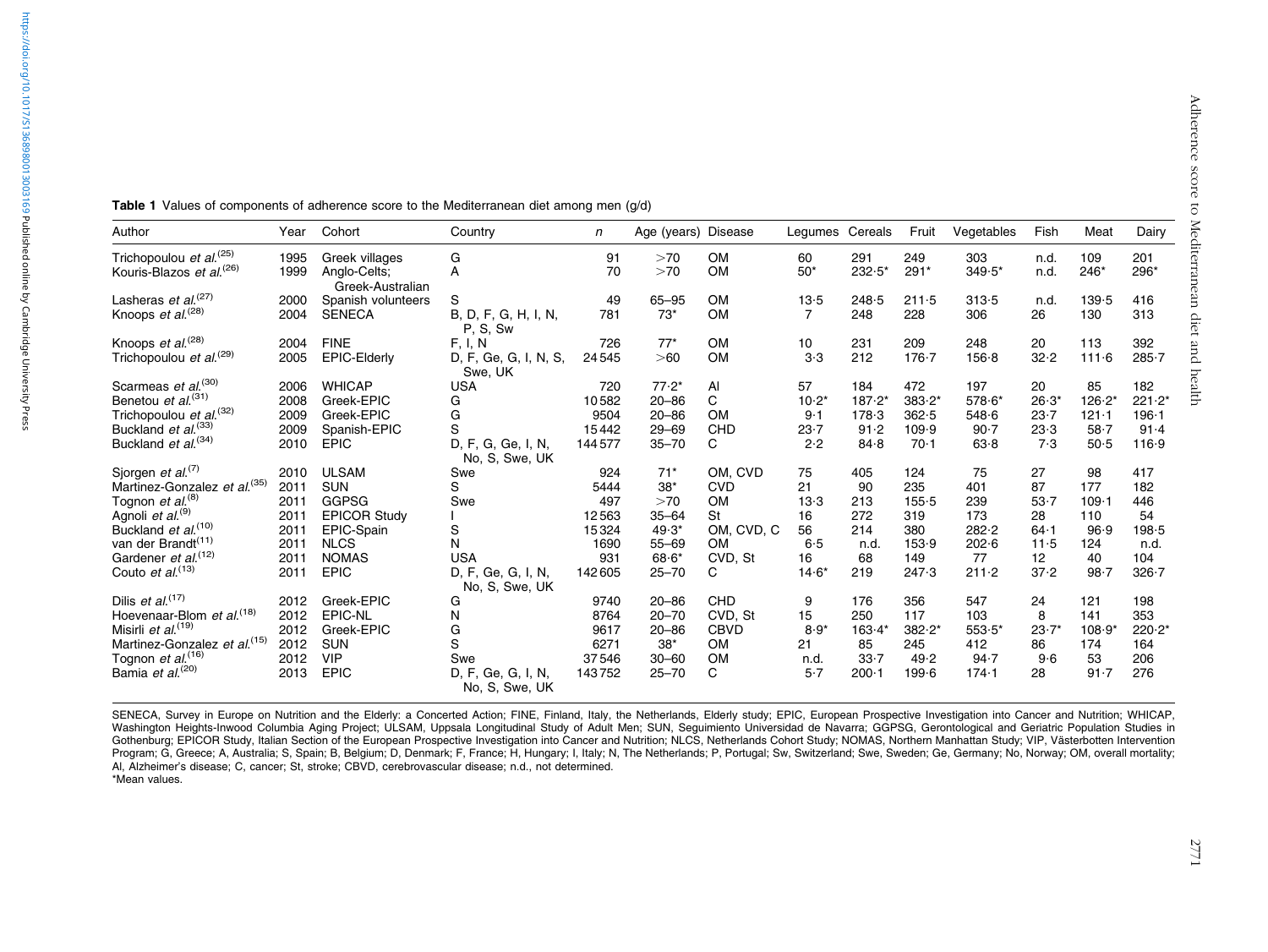<span id="page-3-0"></span>https://doi.org/10.1017/S1368980013003169 Published online by Cambridge University Press <https://doi.org/10.1017/S1368980013003169>Published online by Cambridge University Press

| Author                                           | Year | Cohort                           | Country                              | n      | Age (years) Disease |             | Legumes Cereals |           | Fruit     | Vegetables | Fish     | Meat      | Dairy          |
|--------------------------------------------------|------|----------------------------------|--------------------------------------|--------|---------------------|-------------|-----------------|-----------|-----------|------------|----------|-----------|----------------|
| Trichopoulou et al. <sup>(25)</sup>              | 1995 | Greek villages                   | G                                    | 91     | >70                 | <b>OM</b>   | 49              | 248       | 216       | 248        | n.d.     | 91        | 194            |
| Kouris-Blazos <i>et al.</i> <sup>(26)</sup>      | 1999 | Anglo-Celts;<br>Greek-Australian | A                                    | 95     | >70                 | <b>OM</b>   | $50*$           | $232.5*$  | $291*$    | $349.5*$   | n.d.     | 246*      | 296*           |
| Lasheras et al. <sup>(27)</sup>                  | 2000 | Spanish volunteers               | S                                    | 112    | $65 - 95$           | <b>OM</b>   | $10-5$          | 197       | 228       | 228        | n.d.     | 105       | 352.5          |
| Knoops <i>et al</i> . <sup>(28)</sup>            | 2004 | <b>SENECA</b>                    | B, D, F, G, H, I, N,<br>P. S. Sw     | 832    | $73*$               | <b>OM</b>   | 5               | 194       | 262       | 272        | 23       | 107       | 317            |
| Trichopoulou <i>et al</i> . <sup>(29)</sup>      | 2005 | EPIC-Elderly                     | D, F, Ge, G, I, N, S,<br>Swe, UK     | 50062  | >60                 | <b>OM</b>   | 5               | 168.4     | $245 - 7$ | 183.8      | 26.9     | 82.2      | $301 - 1$      |
| Lagiou <i>et al</i> . <sup>(36)</sup>            | 2006 | <b>SWLHC</b>                     | Swe                                  | 42237  | $30 - 49$           | OM, C       | 17.5            | 183.3     | 136.9     | 61.9       | 22.7     | 84.4      | 334.2          |
| Scarmeas et al. <sup>(30)</sup>                  | 2006 | <b>WHICAP</b>                    | <b>USA</b>                           | 1546   | $77.2*$             | Al          | 57              | 184       | 472       | 197        | 20       | 85        | 182            |
| Benetou <i>et al</i> . <sup>(31)</sup>           | 2008 | Greek-EPIC                       | G                                    | 15041  | $20 - 86$           | C           | 7.8             | 144.6     | 375.6     | $531 - 1$  | 21.8     | 93.7      | 214.7          |
| Trichopoulou et al. <sup>(32)</sup>              | 2009 | Greek-EPIC                       | G                                    | 13845  | $20 - 86$           | <b>OM</b>   | $6-7$           | 139.6     | 356.8     | 499.3      | 18.9     | 89.9      | $191 - 4$      |
| Buckland et al. <sup>(33)</sup>                  | 2009 | EPIC-Spain                       | S                                    | 25636  | $29 - 69$           | CHD         | 19.4            | 84.4      | 155.8     | 113        | $23 - 1$ | 54        | 155.9          |
| Buckland et al. <sup>(34)</sup>                  | 2010 | EPIC                             | D, F, G, Ge, I, N,<br>No. S. Swe. UK | 340467 | $35 - 70$           | C           | 3               | 85        | 113.4     | 97.4       | 9.8      | 44.5      | 147.2          |
| Martinez-Gonzalez <i>et al</i> . <sup>(35)</sup> | 2011 | <b>SUN</b>                       | S                                    | 8165   | $38*$               | <b>CVD</b>  | 21              | 81        | 300       | 501        | 86       | 170       | 143            |
| Tognon <i>et al</i> . <sup>(8)</sup>             | 2011 | <b>GGPSG</b>                     | Swe                                  | 540    | >70                 | <b>OM</b>   | $\overline{c}$  | 165       | $176 - 4$ | 209.5      | 45.2     | 89.7      | 373.3          |
| Agnoli <i>et al</i> . <sup>(9)</sup>             | 2011 | <b>EPICOR Study</b>              |                                      | 28118  | $35 - 64$           | St          | 17              | 185       | 319       | 173        | 28       | 83        | 50             |
| Buckland et al. <sup>(10)</sup>                  | 2011 | EPIC-Spain                       | S                                    | 25928  | $49.3*$             | OM. CVD. C  | 56              | 214       | 380       | 282.2      | 64.1     | 96.9      | 198.5          |
| van der Brandt <sup>(11)</sup>                   | 2011 | <b>NLCS</b>                      | N                                    | 1886   | $55 - 69$           | <b>OM</b>   | 4.9             | n.d       | 212.9     | $218 - 7$  | 8.8      | $106 - 1$ | n.d.           |
| Gardener et al. <sup>(12)</sup>                  | 2011 | <b>NOMAS</b>                     | <b>USA</b>                           | 1637   | $68.6*$             | CVD. St     | 9               | 61        | 131       | 67         | 10       | 33        | 92             |
| Couto et al. <sup>(13)</sup>                     | 2011 | <b>EPIC</b>                      | D, F, Ge, G, I, N,<br>No, S, Swe, UK | 335873 | $25 - 70$           | C           | $14.6*$         | $219*$    | $247.3*$  | $211.2*$   | $37.2*$  | $98.7*$   | 326.7'         |
| Dilis <i>et al.</i> <sup><math>(17)</math></sup> | 2012 | Greek-EPIC                       | G                                    | 14189  | $20 - 86$           | CHD         | 7               | 139       | 351       | 499        | 19       | 90        | 194            |
| Hoevenaar-Blom et al. <sup>(18)</sup>            | 2012 | EPIC-NL                          | N                                    | 25944  | $20 - 70$           | CVD. St     | 12              | 165.5     | 174       | 118        | 7.5      | 94.5      | 380            |
| Misirli <i>et al</i> . <sup>(19)</sup>           | 2012 | Greek-EPIC                       | G                                    | 13984  | $20 - 86$           | <b>CBVD</b> | $8.9*$          | $163.4*$  | $382.2*$  | $553.5*$   | $23.7*$  | $108.9*$  | $220.2*$       |
| Martinez-Gonzalez et al. <sup>(15)</sup>         | 2012 | <b>SUN</b>                       | S                                    | 9264   | $38*$               | <b>OM</b>   | 21              | 81        | 301       | 503        | 86       | 164       | 126            |
| Tognon <i>et al</i> . <sup>(16)</sup>            | 2012 | <b>VIP</b>                       | Swe                                  | 39605  | $30 - 60$           | <b>OM</b>   | n.d.            | 38.6      | $109 - 1$ | 148        | 11.6     | 52        | 219            |
| Bamia et al. <sup>(20)</sup>                     | 2013 | EPIC                             | D, F, Ge, G, I, N,<br>No. S. Swe. UK | 336556 | $25 - 70$           | C           | 5.7             | $200 - 1$ | 199.6     | 174.1      | 28       | 91.7      | 276            |
| Buckland et al. <sup>(21)</sup>                  | 2013 | EPIC                             | D, F, Ge, G, I, N,<br>No. S. Swe. UK | 335062 | $25 - 70$           | C           | $14*$           | $172.3*$  | $250.2*$  | $218.8*$   | $26.8*$  | $87.4*$   | $322 \cdot 1'$ |
| Couto et al. <sup>(22)</sup>                     | 2013 | SWLHC                            | Swe                                  | 49258  | $30 - 49$           | C           | $19.3*$         | $195.6*$  | $158.1*$  | $70.4*$    | $24.4*$  | $87.7*$   | 369.8'         |

Table 2 Values of components of adherence score to the Mediterranean diet among women (g/d)

SENECA, Survey in Europe on Nutrition and the Elderly: a Concerted Action; EPIC, European Prospective Investigation into Cancer and Nutrition; SWLHC, Scandinavian Women's Lifestyle and Health Cohort; WHICAP, Washington Heights-Inwood Columbia Aging Project; SUN, Seguimiento Universidad de Navarra; GGPSG, Gerontological and Geriatric Population Studies in Gothenburg; EPICOR Study, Italian Section of the European Prospective Investigation into Cancer and Nutrition; NLCS, Netherlands Cohort Study; NOMAS, Northern Manhattan Study; VIP, Västerbotten Intervention Program; G, Greece; A, Australia; S, Spain; B, Belgium; D, Denmark; F, France; H, Hungary; I, Italy; N, The Netherlands; P, Portugal; Sw, Switzerland; Swe, Sweden; Ge, Germany; No, Norway; OM, overall mortality; Al, Alzheimer's disease; C, cancer; St, stroke; CBVD, cerebrovascular disease; n.d., not determined.

\*Mean values.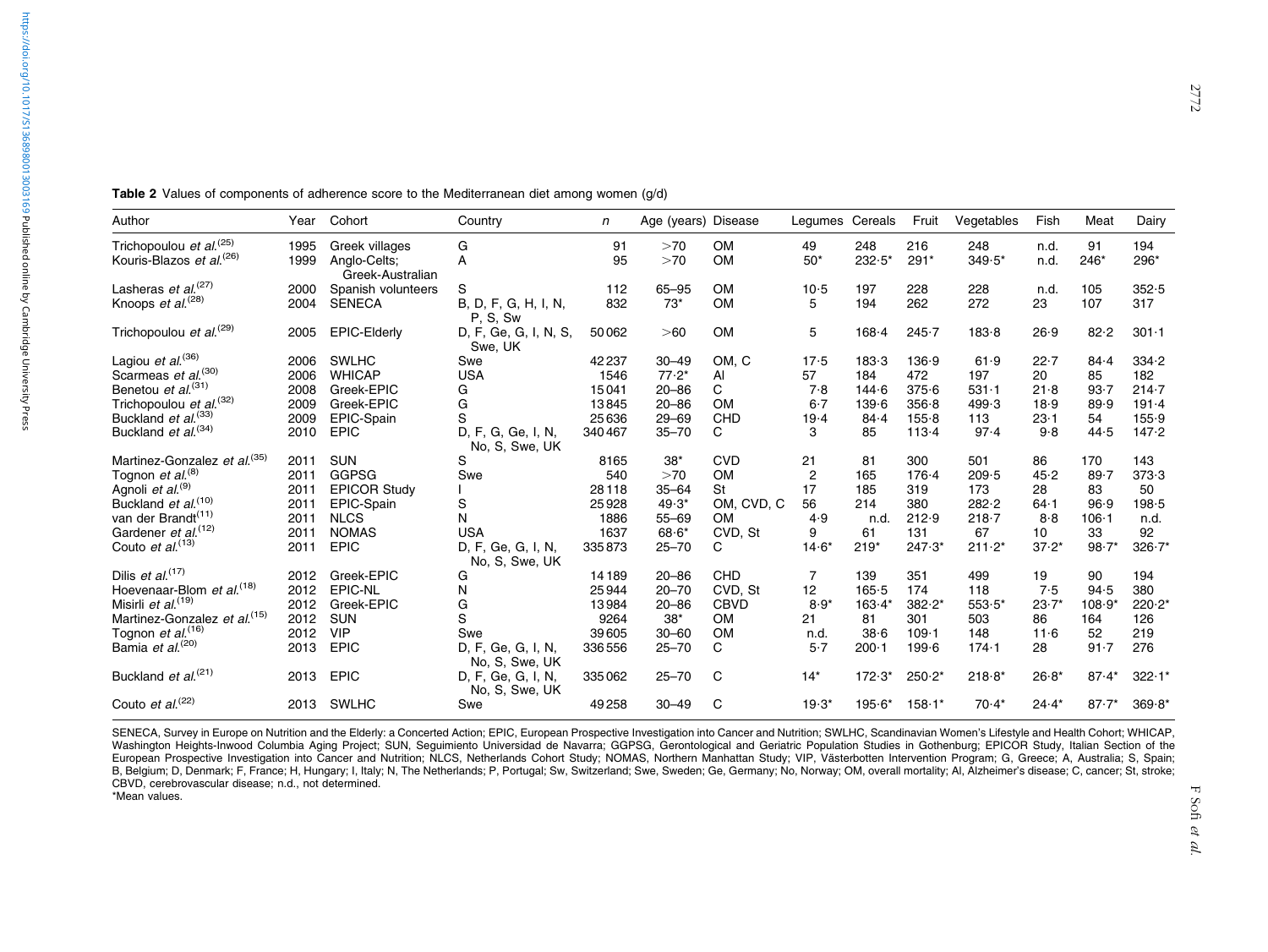| Author, year (cohort)                                    | Country | n/N                                  | Outcome                                          | Follow-up<br>(years) | Age<br>(years) | Sex | Components of the adherence<br>score                                                                                                                                                                                                                                 | Adjustment                                                                                                                         |
|----------------------------------------------------------|---------|--------------------------------------|--------------------------------------------------|----------------------|----------------|-----|----------------------------------------------------------------------------------------------------------------------------------------------------------------------------------------------------------------------------------------------------------------------|------------------------------------------------------------------------------------------------------------------------------------|
| Sjorgen et al. <sup>(7)</sup> , 2010<br>(ULSAM)          | Swe     | 215/924<br>88/924                    | <b>OM</b><br><b>CVD</b> mortality                | $10-1$               | $71*$          | м   | 1. High vegetables and legumes;<br>2. High cereals and potatoes;<br>3. High fruit; 4. High fish; 5.<br>High PUFA:SFA; 6. Moderate<br>alcohol; 7. Low meat and meat<br>products; 8. Low milk and milk<br>products                                                     | EI, smoking habit, social class,<br>diabetes, MetS, lipid-lowering<br>treatment, BP-lowering<br>treatment, WC, BP, insulin,<br>CRP |
| Tognon et al. <sup>(8)</sup> , 2011<br>(GGPSG)           | Swe     | 622/1037                             | <b>OM</b>                                        | 8.5                  | >70            | M/F | 1. High legumes and nuts; 2. High<br>wholegrain cereals; 3. High<br>fruit; 4. High vegetables and<br>potatoes; 5. High fish and<br>fish products; 6. High<br>MUFA+PUFA:SFA; 7. Moderate<br>alcohol; 8. Low meat, meat<br>products and eggs; 9. Low dairy<br>products | Sex, BMI, WC, PA, marital status,<br>smoking habit, education                                                                      |
| Agnoli et al. <sup>(9)</sup> , 2011<br>(EPICOR Study)    |         | 178/40681                            | St                                               | 7.9                  | $35 - 74$      | F   | 1. High pasta; 2. High vegetables;<br>3. High fruit; 4. High legumes;<br>5. High fish; 6. High olive oil;<br>7. Low potatoes; 8. Low butter;<br>9. Moderate alcohol; 10. Low<br>red and processed meat;<br>11. Low soft drinks                                       | Age, sex, smoking habit,<br>education, EI, BMI                                                                                     |
| Buckland et al. <sup>(10)</sup> , 2011<br>(EPIC-Spain)   | S       | 1855/40622<br>399/40622<br>913/40622 | <b>OM</b><br><b>CVD</b> mortality<br>C mortality | 13.4                 | $29 - 69$      | M/F | 1. High legumes; 2. High cereals;<br>3. High fruit and nuts; 4. High<br>vegetables; 5. High fish; 6. High<br>MUFA:SFA; 7. Moderate<br>alcohol; 8. Low meat and<br>poultry; 9. Low dairy products                                                                     | Age, education, BMI, WC,<br>education, PA, smoking habit,<br>total energy                                                          |
| van den Brandt <sup>(11)</sup> , 2011<br>(NLCS)<br>Men   | N       | 6329/58279                           | <b>OM</b>                                        | 4.9                  | $55 - 69$      | м   | 1. High legumes; 2. High cereals;<br>3. High fruit and nuts; 4. High<br>vegetables; 5. High fish; 6. High<br>MUFA:SFA; 7. Moderate<br>alcohol; 8. Low meat and<br>poultry; 9. Low dairy products                                                                     | Age, smoking habit, cigarettes,<br>years of smoking, BMI, PA,<br>hypertension, education, El                                       |
| van der Brandt <sup>(11)</sup> , 2011<br>(NLCS)<br>Women | N       | 3362/62573                           | <b>OM</b>                                        | 4.9                  | $55 - 69$      | F   | 1. High legumes; 2. High cereals;<br>3. High fruit and nuts; 4. High<br>vegetables; 5. High fish; 6. High<br>MUFA:SFA; 7. Moderate<br>alcohol: 8. Low meat and                                                                                                       | Age, smoking habit, cigarettes,<br>years of smoking, BMI, PA,<br>hypertension, education, El                                       |

<span id="page-4-0"></span>Table 3 Study characteristics of the recent prospective studies investigating adherence to the Mediterranean diet and health outcomes

Adherence score to Mediterranean diet and health

poultry; 9. Low dairy products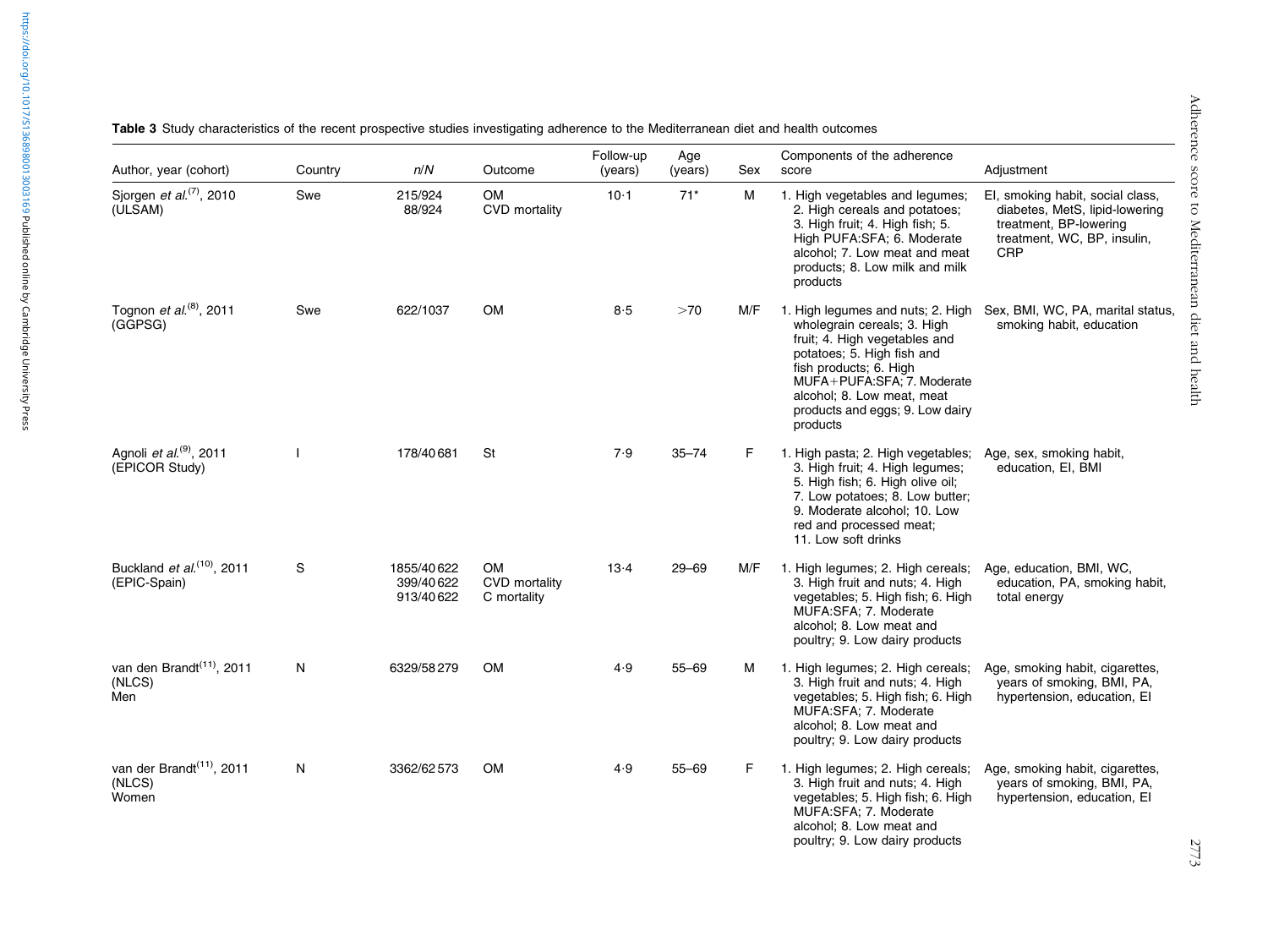https://doi.org/10.1017/S1368980013003169 Published online by Cambridge University Press <https://doi.org/10.1017/S1368980013003169>Published online by Cambridge University Press

#### Author, year (cohort) Country  $n/N$  Outcome Follow-up (years) Age (years) Sex Components of the adherence score Adjustment Gardener *et al.*<sup>([12](#page-12-0))</sup>, 2011 (NOMAS) USA 518/2568 CVD 9 69 M/F 1. High legumes; 2. High cereals; 3. High fruit; 4. High vegetables; 5. High fish; 6. High MUFA:SFA; 7. Moderate alcohol; 8. Low meat and meat products; 9. Low dairy products Age, sex, race, education, PA, EI, smoking habit, hypertension, diabetes, hypercholesterolaemia Couto *et al*.<sup>[\(13](#page-12-0))</sup>, 2011 (EPIC) D, F, Ge,  $G, I, N$  $No, S$ Swe, UK 30 731/478 478 C 8?7 25–70 M/F 1. High legumes; 2. High cereals; 3. High fruit; 4. High vegetables; 5. High fish; 6. High MUFA:SFA; 7. Moderate alcohol; 8. Low meat and meat products; 9. Low dairy products Age, sex, smoking habit, duration of smoking, education, height, BMI, EI, PA, menopause, HRT McNaughton et al.<sup>[\(14](#page-12-0))</sup>, 2010 (BDNS) UK 654/972 OM 14 $>65$  M/F 1. High legumes; 2. High cereals; 3. High fruit and nuts; 4. High vegetables; 5. High fish; 6. High MUFA:SFA; 7. Moderate alcohol; 8. Low meat and meat products; 9. Low dairy products Age, sex, EI, social class, region, smoking habit, PA, BMI Martinez-Gonzalez *et al*.<sup>([15](#page-12-0))</sup>, 2012(SUN) S 125/15 535 OM 6?8 38 M/F 1. High legumes; 2. High cereals; 3. High fruit and nuts; 4. High vegetables; 5. High fish; 6. High MUFA:SFA; 7. Moderate alcohol; 8. Low meat and meat products; 9. Low dairy products Age, sex, years of education, BMI, smoking habit, PA, h/d spent watching TV, depression, hypertension, hypercholesterolaemia, EI, egg and potatoes Tognon et al.<sup>[\(16](#page-12-0))</sup>, 2012 (VIP) Swe 1453/37546 OM 10 30–70 M 1. High vegetables and potatoes;<br>193/35950 C 2 High fruit and julices: 3 High 2. High fruit and juices; 3. High education wholegrain cereals: 4. High fish and fish products; 5. High fish; 6. High MUFA <sup>1</sup>PUFA:SFA; 7. Moderate alcohol; 8. Low meat and meat products; 9. Low dairy products Age, obesity, PA, smoking habit,<br>education 493/35 950 499/35 950 CVDTognon et  $al^{(16)}$  $al^{(16)}$  $al^{(16)}$ , 2012 (VIP) Swe 923/39 605 OM 10 30–70 F 1. High vegetables and potatoes; 2. High fruit and juices; 3. High education wholegrain cereals: 4. High fish and fish products: 5. High fish: 6. High MUFA <sup>1</sup>PUFA:SFA; 7. Moderate alcohol; 8. Low meat and meat products; 9. Low Age, obesity, PA, smoking habit, 481/38 034 C181/38 034 CVD

dairy products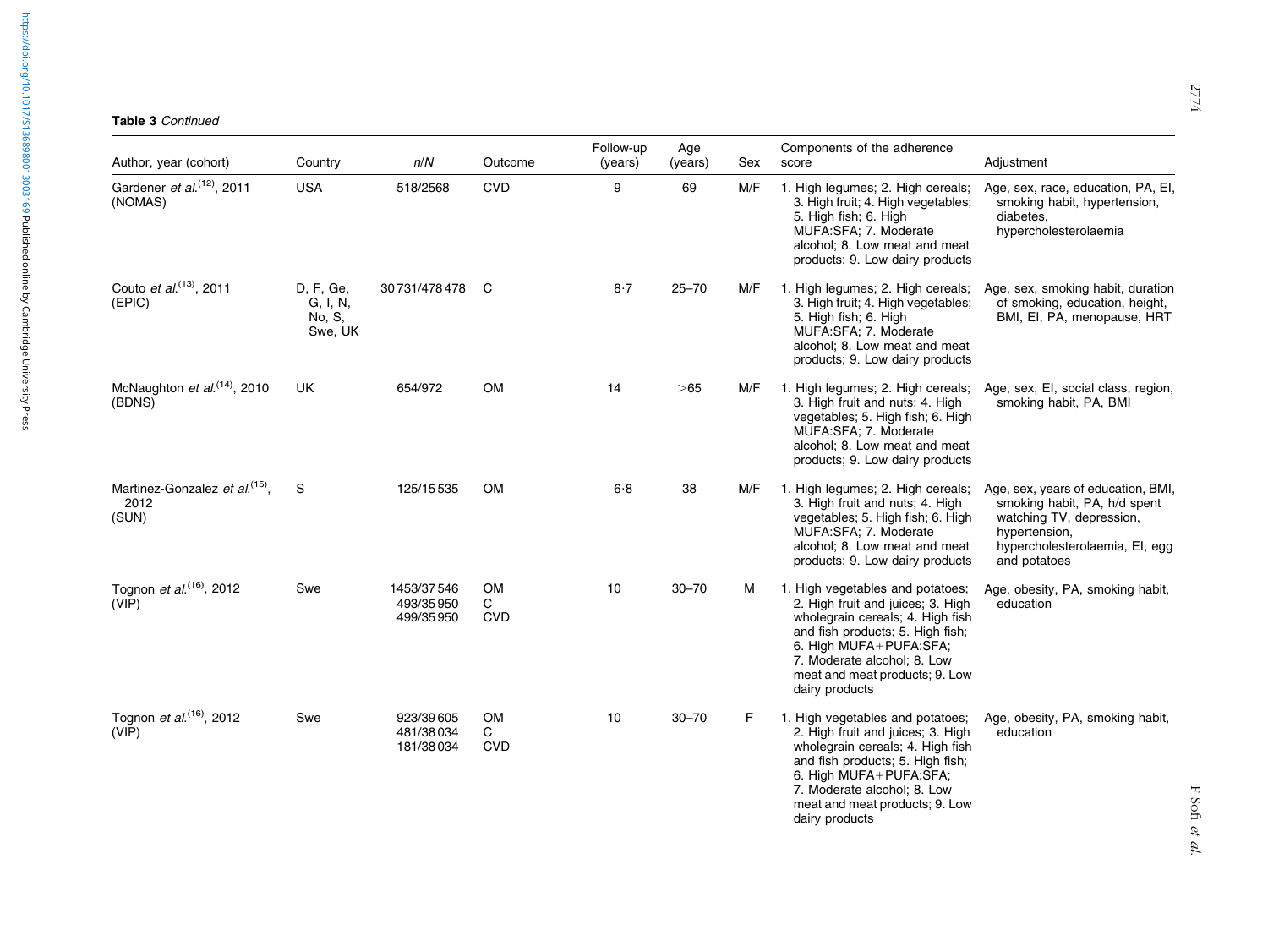https://doi.org/10.1017/S1368980013003169 Published online by Cambridge University Press <https://doi.org/10.1017/S1368980013003169>Published online by Cambridge University Press

| Author, year (cohort)                                                                | Country                                    | n/N                     | Outcome                     | Follow-up<br>(years) | Age<br>(years) | Sex | Components of the adherence<br>score                                                                                                                                                                   | Adjustment                                                                                                                                                                   |
|--------------------------------------------------------------------------------------|--------------------------------------------|-------------------------|-----------------------------|----------------------|----------------|-----|--------------------------------------------------------------------------------------------------------------------------------------------------------------------------------------------------------|------------------------------------------------------------------------------------------------------------------------------------------------------------------------------|
| Dilis <i>et al.</i> <sup>(17)</sup> , 2012<br>(Greek-EPIC)<br>Men                    | G                                          | 150/9740                | CHD mortality               | 10                   | $25 - 70$      | м   | 1. High legumes; 2. High cereals;<br>3. High fruit and nuts; 4. High<br>vegetables; 5. High fish; 6. High<br>MUFA:SFA; 7. Moderate<br>alcohol; 8. Low meat and meat<br>products; 9. Low dairy products | Age, BMI, height, PA, education,<br>smoking habit, hypertension, El                                                                                                          |
| Dilis et al. <sup>(17)</sup> , 2012<br>(Greek-EPIC)<br>Women                         | G                                          | 90/14 189               | CHD mortality               | 10                   | $25 - 70$      | F   | 1. High legumes; 2. High cereals;<br>3. High fruit and nuts; 4. High<br>vegetables; 5. High fish; 6. High<br>MUFA:SFA; 7. Moderate<br>alcohol; 8. Low meat and meat<br>products; 9. Low dairy products | Age, BMI, height, PA, education,<br>smoking habit, hypertension, El                                                                                                          |
| Hoevenaar-Blom et al. <sup>(18)</sup> ,<br>2012<br>(EPIC-NL: MORGEN and<br>PROSPECT) | N                                          | 4881/34708<br>448/34708 | <b>CVD</b><br><b>Stroke</b> | 12                   | $20 - 70$      | M/F | 1. High legumes; 2. High cereals;<br>3. High fruit; 4. High vegetables;<br>5. High fish; 6. High<br>MUFA:SFA; 7. Moderate<br>alcohol; 8. Low meat and meat<br>products; 9. Low dairy products          | Age, sex, cohort, smoking habit,<br>PA, education, El                                                                                                                        |
| Misirli et al. <sup>(19)</sup> , 2012<br>(EPIC-Greece)<br>Men                        | G                                          | 204/9617                | <b>CBVD</b>                 | $10-6$               | $25 - 70$      | М   | 1. High legumes; 2. High cereals;<br>3. High fruit; 4. High vegetables;<br>5. High fish; 6. High<br>MUFA:SFA; 7. Moderate<br>alcohol; 8. Low meat and meat<br>products; 9. Low dairy products          | Age, education, smoking habit,<br>BMI, PA, hypertension,<br>diabetes, El                                                                                                     |
| Misirli et al. <sup>(19)</sup> , 2012<br>(EPIC-Greece)<br>Women                      | G                                          | 191/13984               | <b>CBVD</b>                 | $10-6$               | $25 - 70$      | F   | 1. High legumes; 2. High cereals;<br>3. High fruit; 4. High vegetables;<br>5. High fish; 6. High<br>MUFA:SFA; 7. Moderate<br>alcohol; 8. Low meat and meat<br>products; 9. Low dairy products          | Age, education, smoking habit,<br>BMI, PA, hypertension,<br>diabetes, El                                                                                                     |
| Bamia et al. <sup>(20)</sup> , 2013<br>(EPIC)                                        | D, F, Ge,<br>G. I. N.<br>No, S,<br>Swe, UK | 3724/397641             | Colorectal<br>cancer        | 11.6                 | $25 - 70$      | M/F | 1. High legumes; 2. High cereals;<br>3. High fruit and nuts; 4. High<br>vegetables; 5. High fish; 6. High<br>MUFA:SFA; 7. Low meat and<br>meat products; 8. Low dairy<br>products                      | Age, sex, BMI, PA, education,<br>smoking habit, El                                                                                                                           |
| Buckland et al. <sup>(21)</sup> , 2013<br>(EPIC)                                     | D, F, Ge,<br>G, I, N,<br>No, S,<br>Swe, UK | 10225/335062            | <b>Breast cancer</b>        | 11                   | $25 - 70$      | F.  | 1. High legumes; 2. High cereals;<br>3. High fruit and nuts; 4. High<br>vegetables; 5. High fish; 6. High<br>MUFA:SFA; 7. Low meat and<br>meat products; 8. Low dairy<br>products                      | Age, BMI, height, education, PA,<br>smoking habit, menopause, age<br>at menopause, oral<br>contraception, age at menarche,<br>age at first pregnancy, HRT,<br>SFA intake, El |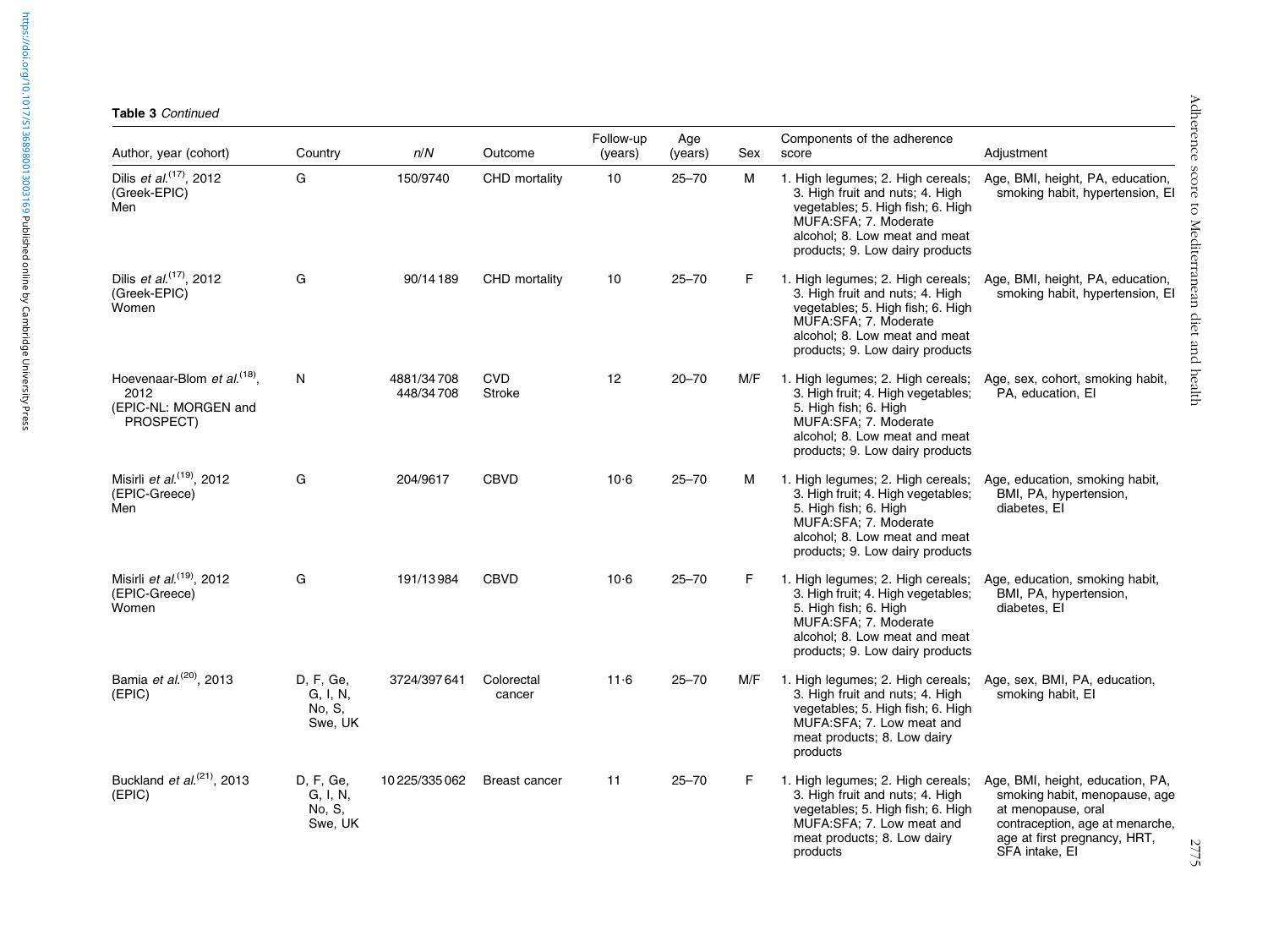|  | <b>Table 3 Continued</b> |
|--|--------------------------|
|  |                          |

| Author, year (cohort)                                     | Country    | n/N          | Outcome              | Follow-up<br>(years) | Age<br>(years) | Sex | Components of the adherence<br>score                                                                                                                                                                                           | Adjustment                                                                                                                                   |
|-----------------------------------------------------------|------------|--------------|----------------------|----------------------|----------------|-----|--------------------------------------------------------------------------------------------------------------------------------------------------------------------------------------------------------------------------------|----------------------------------------------------------------------------------------------------------------------------------------------|
| Couto <i>et al.</i> <sup>(22)</sup> , 2013<br>(SWLHC)     | Swe        | 1278/49285   | <b>Breast cancer</b> | 16                   | $30 - 49$      | F.  | 1. High legumes; 2. High cereals;<br>3. High fruit and nuts; 4. High<br>vegetables; 5. High fish; 6. High<br>MUFA:SFA; 7. Moderate<br>alcohol; 8. Low meat and meat<br>products; 9. Low dairy products                         | Age, BMI, height, education, PA,<br>smoking habit, history of breast<br>cancer, age at menarche, EI,<br>beverages, potatoes, sweets,<br>eggs |
| Agnoli et al. <sup>(23)</sup> , 2013<br>(EPIC)<br>Men     |            | 181/14 195   | Colorectal<br>cancer | 11.3                 | $25 - 70$      | м   | 1. High pasta; 2. High vegetables;<br>3. High fruit; 4. High legumes;<br>5. High fish; 6. High olive oil;<br>7. Low potatoes; 8. Low butter;<br>9. Moderate alcohol; 10. Low<br>red and processed meat;<br>11. Low soft drinks | Age, non-alcoholic EI, BMI,<br>smoking habit, education, PA                                                                                  |
| Agnoli et al. <sup>(23)</sup> , 2013<br>(EPIC)<br>Women   |            | 254/31080    | Colorectal<br>cancer | 11.3                 | $25 - 70$      | F   | 1. High pasta; 2. High vegetables;<br>3. High fruit; 4. High legumes;<br>5. High fish; 6. High olive oil;<br>7. Low potatoes; 8. Low butter;<br>9. Moderate alcohol: 10. Low<br>red and processed meat;<br>11. Low soft drinks | Age, non-alcoholic EI, BMI,<br>smoking habit, education, PA                                                                                  |
| Bosire <i>et al.</i> <sup>(24)</sup> , 2013<br>(NIH-AARP) | <b>USA</b> | 23453/293464 | Prostate cancer      | 8.9                  | $50 - 71$      | м   | 1. High legumes; 2. High<br>wholegrain cereals; 3. High fruit<br>and nuts; 4. High vegetables;<br>5. High fish; 6. High MUFA:SFA;<br>7. Moderate alcohol; 8. Low<br>meat and meat products; 9. Low<br>dairy products           | Age, ethnicity, education, BMI,<br>smoking habit, PA, family<br>history of prostate cancer,<br>diabetes, EI, history of PSA<br>screening     |

ULSAM, Uppsala Longitudinal Study of Adult Men; GGPSG, Gerontological and Geriatric Population Studies in Gothenburg; EPICOR Study, Italian Section of the European Prospective Investigation into Cancer and Nutrition; EPIC, European Prospective Investigation into Cancer and Nutrition; NLCS, Netherlands Cohort Study; NOMAS, Northern Manhattan Study; BDNS, British Diet and Nutrition Survey; SUN, Seguimiento Universidad de Navarra; VIP, Västerbotten Intervention Program; SWLHC, Swedish Women's Lifestyle and Health Cohort; NIH-AARP, National Institutes of Health-AARP Diet and Health Study; Swe, Sweden; I, Italy; S, Spain; N, The Netherlands; D, Denmark; F, France; Ge, Germany; G, Greece; No, Norway; OM, overall mortality; St, stroke; C, cancer; CBVD, cerebrovascular disease; M, males, F, females; EI, energy intake; MetS, metabolic syndrome; BP, blood pressure; WC, waist circumference; CRP, C-reactive protein; PA, physical activity; HRT, hormone replacement therapy; TV, television; PSA, prostate-specific antigen. \*Mean values.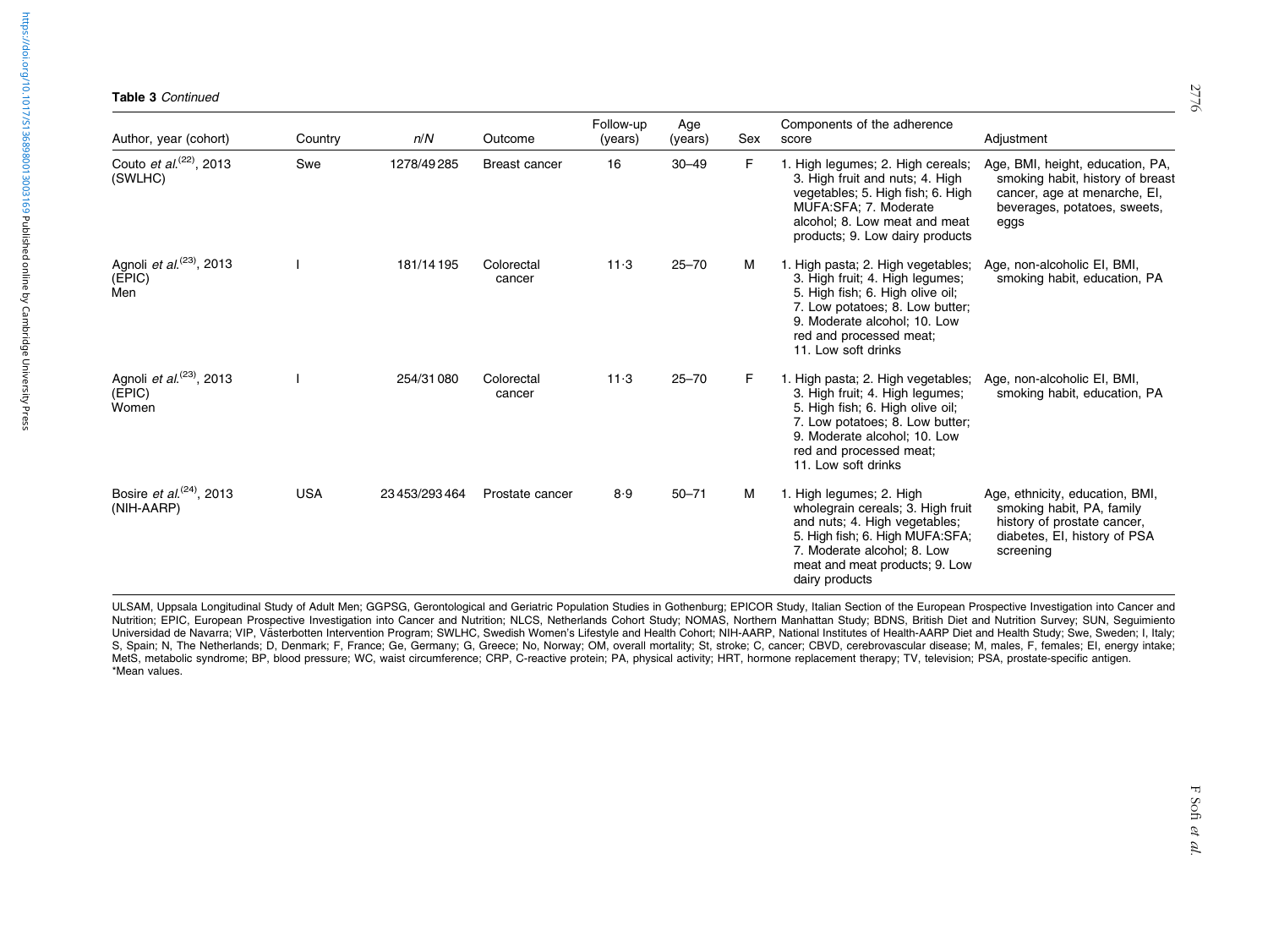Adherence score to Mediterranean diet and health 2777

### Results

## Updated systematic review and meta-analysis

The updated search from recent years resulted in the identification of eighteen additional prospective studies published up to June  $2013^{(7-24)}$  $2013^{(7-24)}$  $2013^{(7-24)}$  $2013^{(7-24)}$  $2013^{(7-24)}$ . Characteristics of these recent studies are displayed in [Table 3](#page-4-0). Of these, seven cohorts presented overall mortality as clinical outcome<sup> $(7,8,10,11,14–16)$  $(7,8,10,11,14–16)$  $(7,8,10,11,14–16)$  $(7,8,10,11,14–16)$  $(7,8,10,11,14–16)$ </sup>, eight incidence and/or mortality from cardio- and cerebrovascular diseases<sup> $(7,9,10,12,16-19)$  $(7,9,10,12,16-19)$  $(7,9,10,12,16-19)$  $(7,9,10,12,16-19)$  $(7,9,10,12,16-19)$ </sup>, and eight incidence and/or mortality from neoplastic dis $eases^{(10,13,16,20-24)}$ . No updated studies for the incidence of neurodegenerative diseases have been found. On the other hand, one study resulted to be an updated analysis of a study already reported in the previous meta-analyses for the overall mortality outcome, so only the most updated study was added to this updated final analysis<sup> $(13)$  $(13)$ </sup>. Altogether with the studies previously investigated, a total of thirty-five cohort prospective studies were included and entered into the final analysis. This updated analysis determined an increase of the study population up to a total of 4 172 412 subjects analysed.

Meta-analytic pooling under a random-effects model showed the already reported significant association between 2-point increased adherence to the Mediterranean diet and reduced risk of mortality from all causes  $(RR = 0.92; 95\% \text{ CI } 0.91, 0.93; P < 0.00001; \text{ Fig. 1}),$  with little evidence of statistical heterogeneity across the studies ( $I^2 = 47\%$ ;  $P = 0.01$ ). This heterogeneity seems to be determined mainly by the study of van den Brandt<sup> $(11)$  $(11)$ </sup>. After exclusion of this latter study, the statistical heterogeneity disappeared  $(I^2 = 35\%; P = 0.08)$ , with no modification of the association between adherence to the Mediterranean diet and overall mortality ( $RR = 0.92$ ; 95 % CI 0.91, 0.93;  $P \le 0.00001$ ).

Moreover, we found that a 2-point increase of adherence to the Mediterranean diet still remained associated with a reduced risk of mortality from and incidence of CVD (RR = 0.90; 95 % CI 0.87, 0.92;  $P < 0.00001$ ; [Fig. 2\)](#page-9-0), showing no significant heterogeneity across the studies  $(I^2 = 38\%, P = 0.07)$ . Likewise, among studies investigating mortality and incidence of neoplastic diseases [\(Fig. 3](#page-10-0)), a greater adherence to the Mediterranean diet still determined a significant protection, to a similar extent as the previous meta-analysis  $(RR = 0.96; 95\% \text{ CI} 0.95, 0.97;$  $P \leq 0.00001$ , with evidence of significant heterogeneity across the studies  $(I^2 = 65\%; P < 0.001)$ . The heterogeneity seems to be determined by the recent studies investigating breast and colorectal cancer<sup> $(21-23)$  $(21-23)$  $(21-23)$  $(21-23)$ </sup>. After exclusion of these three studies, the statistical heterogeneity disappeared  $(I^2 = 36\%; P = 0.10)$ , with no modification



Fig. 1 Forest plot for updated meta-analysis on greater adherence score to the Mediterranean diet (2-point increase) and overall mortality risk. Plotted are the relative risk (RR; represented by  $\blacksquare$ , with the symbol size proportional to the weight in meta-analysis) and the 95% confidence interval (represented by horizontal bars), with the summary measure (represented by  $---$  and  $\blacklozenge$ , with the associated 95 % confidence interval indicated by the symbol width) and the line of no effect (——)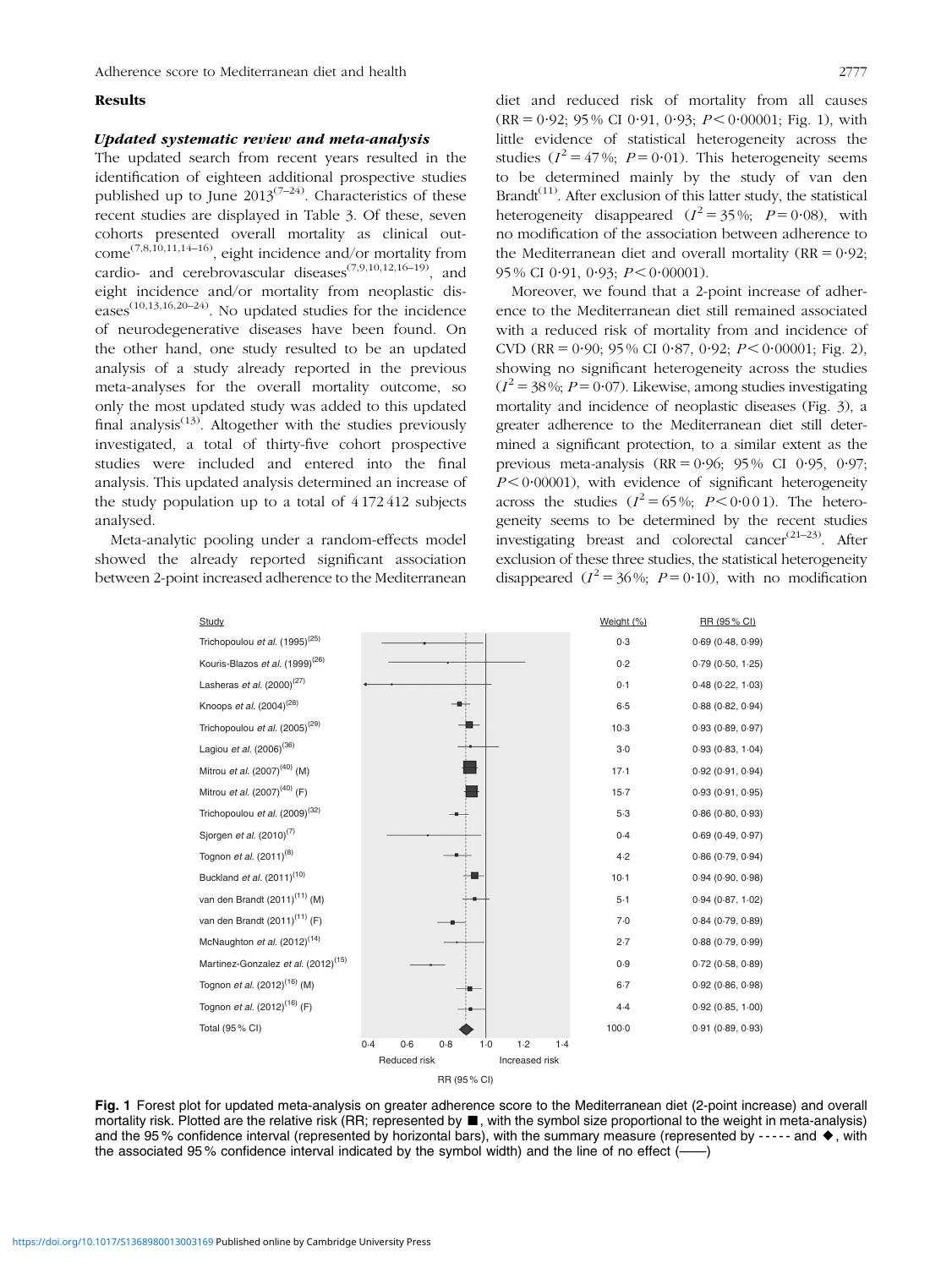<span id="page-9-0"></span>

RR (95 % CI)

Fig. 2 Forest plot for updated meta-analysis on greater adherence score to the Mediterranean diet (2-point increase) and cardiovascular incidence and/or mortality risk. Plotted are the relative risk (RR; represented by  $\blacksquare$ , with the symbol size proportional to the weight in meta-analysis) and the 95 % confidence interval (represented by horizontal bars), with the summary measure (represented by - - - - - and  $\bullet$ , with the associated 95% confidence interval indicated by the symbol width) and the line of no effect (-

on the protection of the Mediterranean diet  $v$ . neoplastic disease (RR =  $0.96$ ; 95 % CI 0.95, 0.97;  $P < 0.00001$ ).

# Literature-based adherence score to the Mediterranean diet

Characteristics of the studies included for this analysis are reported in [Tables 1](#page-2-0) and [2](#page-3-0) for men and women, respectively. For the purpose of this analysis some studies previously included in the updated meta-analytic analysis were excluded, due to the lack of information on amount of consumption for the different food groups composing the adherence score.

We were able to collect data from twenty-four cohort studies for men<sup> $(7-13,15-20,25-35)$  $(7-13,15-20,25-35)$  $(7-13,15-20,25-35)$  $(7-13,15-20,25-35)$  $(7-13,15-20,25-35)$ </sup> and twenty-six for women[\(8–13,15–22,25](#page-12-0)[–36\)](#page-13-0). It is interesting to note that values of consumption for food groups composing adherence score to the Mediterranean diet resulted to be, in some cases, different across the studies. For instance, between two cohorts of subjects coming from the same continent (e.g. Spain and Greece) the median consumption of some food groups varied from 90 to 187 g/d (e.g. cereals for men between Martinez-Gonzalez *et al*.<sup>[\(35](#page-13-0))</sup> and Buckland *et al*.<sup>[\(10\)](#page-12-0)</sup>). More interestingly, vegetable consumption showed a wide variability even between two cohorts of subjects coming from the same country (e.g. vegetables:  $75 \frac{\text{g}}{\text{d}} v$ . 239 g/d for Sjorgen *et al.*<sup>([7\)](#page-12-0)</sup> and Tognon *et al.*<sup>([8\)](#page-12-0)</sup>, respectively).

We utilized such data for proposing an adherence score based on literature data. To this aim, we weighted all the median (or mean) values for the sample size of each study population and then we calculated the mean value of all the weighted medians. Hence, we calculated the 2 sp value and we rounded the number close to the  $\pm$ 2 sp, determining three different categories of consumption for each food group (e.g. for cereals: weighted mean =  $162.7$  $(\text{SD } 34.6)$  g/d that determined three different categories  $\langle 130 \text{ g}; 131-200 \text{ g}; \rangle$  200 g). For food groups typical of the Mediterranean diet (fruit, vegetables, cereals, legumes and fish) we gave 2 points to the highest category of consumption, 1 point for the middle category and 0 point for the lowest category. Conversely, for food groups not typical of the Mediterranean diet (meat and meat products, dairy products) we gave 2 points for the lowest category, 1 point for the middle category and 0 point for the highest category of consumption. For alcohol, we used the categories related to the alcohol unit (1 alcohol unit  $= 12$  g of alcohol), by giving 2 points to the middle category  $(1-2 \text{ alcohol units}/d)$ , 1 point to the lowest category  $($  1 alcohol unit/d) and 0 point to the highest category of consumption  $(>= 2$  alcohol units/d). Finally, we introduced olive oil as part of the proposed score due to its importance in the typical Mediterranean diet and the beneficial effect of its consumption on health and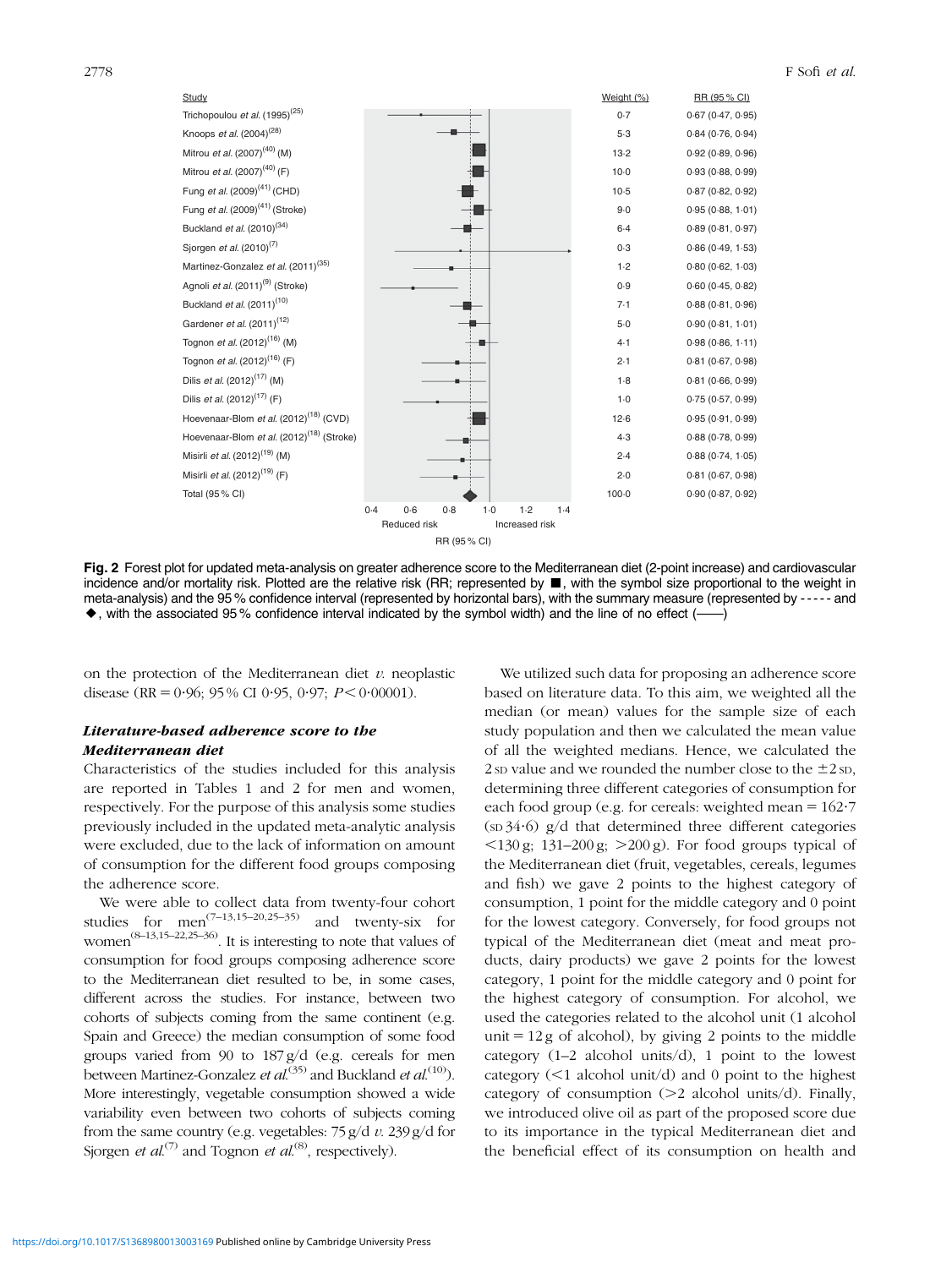<span id="page-10-0"></span>Adherence score to Mediterranean diet and health 2779





Fig. 3 Forest plot for updated meta-analysis on greater adherence score to the Mediterranean diet (2-point increase) and cancer incidence and/or mortality risk. Plotted are the relative risk (RR; represented by  $\blacksquare$ , with the symbol size proportional to the weight in meta-analysis) and the 95 % confidence interval (represented by horizontal bars), with the summary measure (represented by  $---$  and  $\bullet$ , with the associated 95% confidence interval indicated by the symbol width) and the line of no effect (--)

| <1 portion/d<br>1-1-5 portions/d<br>>2 portions/d<br><b>FRUIT</b><br>1 portion: $150g$<br>2<br>$\mathbf{0}$<br>1.<br><1 portion/d<br>1-2-5 portions/d<br>>2.5 portions/d<br><b>VEGETABLES</b><br>1 portion: $100g$<br>$\mathsf{O}\xspace$<br>$\overline{2}$<br>$\mathbf{1}$<br><1 portion/week<br>1-2 portions/week<br>>2 portions/week<br><b>LEGUMES</b><br>1 portion: $70g$<br>2<br>$\overline{0}$<br>1<br><1 portion/d<br>1-1-5 portions/d<br>>1.5 portions/d<br><b>CEREALS</b><br>1 portion: 130 g<br>$\mathsf{O}\xspace$<br>$\mathbf{1}$<br>$\overline{2}$<br><1 portion/week<br>>2.5 portions/week<br>1-2-5 portions/week<br><b>FISH</b><br>$\mathsf{O}\xspace$<br>2<br>1 portion: $100g$<br>$\mathbf{1}$<br><1 portion/d<br>1-1-5 portions/d<br>>1.5 portions/d<br><b>MEAT AND MEAT PRODUCTS</b><br>2<br>$\mathbf{1}$<br>$\mathbf{0}$<br>1 portion: 80 g<br><1 portion/d<br>1-1-5 portions/d<br>>1.5 portions/d<br><b>DAIRY PRODUCTS</b><br>1 portion: 180 g<br>2<br>$\mathbf 0$<br>$\mathbf{1}$<br>$1-2$ AU/d<br>$<$ 1 AU/d<br>$>2$ AU/d<br><b>ALCOHOL</b><br>1 Alcohol Unit (AU) = $12g$<br> 2 <br>$\mathbf{1}$<br>$\mathbf 0$<br>Occasional use<br>Frequent use<br>Regular use<br><b>OLIVE OIL</b><br>$\mathbf 0$<br>$\overline{2}$<br>$\mathbf{1}$ |  |  |               |
|---------------------------------------------------------------------------------------------------------------------------------------------------------------------------------------------------------------------------------------------------------------------------------------------------------------------------------------------------------------------------------------------------------------------------------------------------------------------------------------------------------------------------------------------------------------------------------------------------------------------------------------------------------------------------------------------------------------------------------------------------------------------------------------------------------------------------------------------------------------------------------------------------------------------------------------------------------------------------------------------------------------------------------------------------------------------------------------------------------------------------------------------------------------------------------------------------------------------------------------------------------------|--|--|---------------|
|                                                                                                                                                                                                                                                                                                                                                                                                                                                                                                                                                                                                                                                                                                                                                                                                                                                                                                                                                                                                                                                                                                                                                                                                                                                               |  |  |               |
|                                                                                                                                                                                                                                                                                                                                                                                                                                                                                                                                                                                                                                                                                                                                                                                                                                                                                                                                                                                                                                                                                                                                                                                                                                                               |  |  |               |
|                                                                                                                                                                                                                                                                                                                                                                                                                                                                                                                                                                                                                                                                                                                                                                                                                                                                                                                                                                                                                                                                                                                                                                                                                                                               |  |  |               |
|                                                                                                                                                                                                                                                                                                                                                                                                                                                                                                                                                                                                                                                                                                                                                                                                                                                                                                                                                                                                                                                                                                                                                                                                                                                               |  |  |               |
|                                                                                                                                                                                                                                                                                                                                                                                                                                                                                                                                                                                                                                                                                                                                                                                                                                                                                                                                                                                                                                                                                                                                                                                                                                                               |  |  |               |
|                                                                                                                                                                                                                                                                                                                                                                                                                                                                                                                                                                                                                                                                                                                                                                                                                                                                                                                                                                                                                                                                                                                                                                                                                                                               |  |  |               |
|                                                                                                                                                                                                                                                                                                                                                                                                                                                                                                                                                                                                                                                                                                                                                                                                                                                                                                                                                                                                                                                                                                                                                                                                                                                               |  |  |               |
|                                                                                                                                                                                                                                                                                                                                                                                                                                                                                                                                                                                                                                                                                                                                                                                                                                                                                                                                                                                                                                                                                                                                                                                                                                                               |  |  |               |
|                                                                                                                                                                                                                                                                                                                                                                                                                                                                                                                                                                                                                                                                                                                                                                                                                                                                                                                                                                                                                                                                                                                                                                                                                                                               |  |  |               |
|                                                                                                                                                                                                                                                                                                                                                                                                                                                                                                                                                                                                                                                                                                                                                                                                                                                                                                                                                                                                                                                                                                                                                                                                                                                               |  |  |               |
|                                                                                                                                                                                                                                                                                                                                                                                                                                                                                                                                                                                                                                                                                                                                                                                                                                                                                                                                                                                                                                                                                                                                                                                                                                                               |  |  |               |
|                                                                                                                                                                                                                                                                                                                                                                                                                                                                                                                                                                                                                                                                                                                                                                                                                                                                                                                                                                                                                                                                                                                                                                                                                                                               |  |  |               |
|                                                                                                                                                                                                                                                                                                                                                                                                                                                                                                                                                                                                                                                                                                                                                                                                                                                                                                                                                                                                                                                                                                                                                                                                                                                               |  |  |               |
|                                                                                                                                                                                                                                                                                                                                                                                                                                                                                                                                                                                                                                                                                                                                                                                                                                                                                                                                                                                                                                                                                                                                                                                                                                                               |  |  |               |
|                                                                                                                                                                                                                                                                                                                                                                                                                                                                                                                                                                                                                                                                                                                                                                                                                                                                                                                                                                                                                                                                                                                                                                                                                                                               |  |  |               |
|                                                                                                                                                                                                                                                                                                                                                                                                                                                                                                                                                                                                                                                                                                                                                                                                                                                                                                                                                                                                                                                                                                                                                                                                                                                               |  |  |               |
|                                                                                                                                                                                                                                                                                                                                                                                                                                                                                                                                                                                                                                                                                                                                                                                                                                                                                                                                                                                                                                                                                                                                                                                                                                                               |  |  |               |
|                                                                                                                                                                                                                                                                                                                                                                                                                                                                                                                                                                                                                                                                                                                                                                                                                                                                                                                                                                                                                                                                                                                                                                                                                                                               |  |  | <b>TOTAL:</b> |
|                                                                                                                                                                                                                                                                                                                                                                                                                                                                                                                                                                                                                                                                                                                                                                                                                                                                                                                                                                                                                                                                                                                                                                                                                                                               |  |  |               |

Fig. 4 Literature-based adherence score to the Mediterranean diet (range: 0–18 points). Portion sizes derive from the calculation of mean value of weighted medians (or means)  $\pm 2$  $\pm 2$  so coming from all the cohort studies reported in [Tables 1](#page-2-0) and 2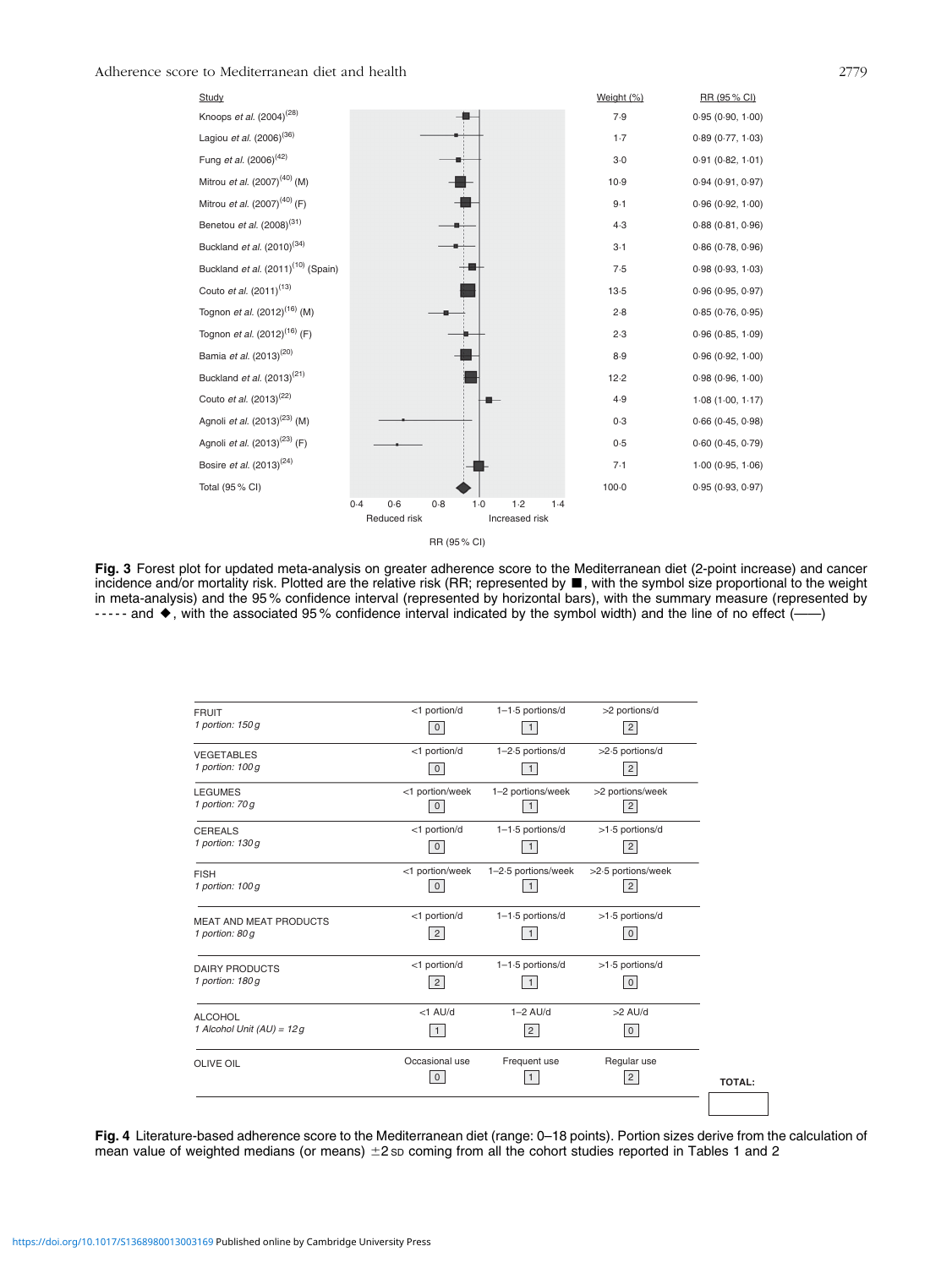longevity (2 points  $=$  regular use; 1 point  $=$  frequent use;  $0$  point = occasional use). The final adherence score comprised nine food categories with a score ranging from 0 point (lowest adherence) to 18 points (highest adherence). Since no relevant differences for proposed food categories across men and women were obtained, a single score was computed for both sexes [\(Fig. 4](#page-10-0)).

## Discussion

In the present study we conducted an updated metaanalysis on the association between adherence to the Mediterranean diet and health outcomes, with the additional purpose of proposing an adherence score, based on data from the literature, that can be used also at an individual level and not only in an epidemiological setting.

Greater adherence to the Mediterranean diet has long been reported to be protective against the occurrence of chronic degenerative disease<sup> $(1)$  $(1)$  $(1)$ </sup>. Two previous meta-analyses conducted by our group reported the Mediterranean diet to be the optimal diet for preserving a good health status $^{(2,3)}$  $^{(2,3)}$  $^{(2,3)}$ . Moreover, recently, the protective role of the Mediterranean diet has been also demonstrated in a dietary intervention study conducted in Spanish middle-aged subjects. Over a follow-up period of 4?8 years, subjects following the Mediterranean diet reported to have a protection of  $30\%$   $v$ . the occurrence of CVD in a primary prevention setting  $(37)$  $(37)$ .

We decided to update the meta-analysis previously published by our group because many studies have been released in the last 3 years. This updated analysis was conducted with the same methods used for the previous meta-analysis $^{(3)}$  $^{(3)}$  $^{(3)}$  and allowed us to add eighteen prospective studies to the final analysis<sup> $(7-24)$ </sup>. Hence, we were able to extend the evidence to an overall study population of more than 4 000 000 subjects and to other countries such as Italy and Scandinavian countries<sup> $(7-9,16,22,23)$  $(7-9,16,22,23)$ </sup>. From this updated analysis we could report that a 2-point increase in adherence score to the Mediterranean diet is actually protective  $v$ , the occurrence of overall mortality, incidence and/or mortality from cardiovascular and neoplastic causes, with again similar results compared with the previous analyses  $(-8\%$  for overall mortality,  $-10\%$  for CVD and  $-4\%$  for cancer).

An additional purpose of the present article was to obtain, from the most updated prospective cohort studies, data regarding the amount of consumption for food groups composing the adherence score to the Mediterranean diet in order to propose a literature-based adherence score that can be used to assess adherence to the Mediterranean diet also at an individual level.

Over the last years, research on nutritional science and on its relationship with disease has shifted from the study of single nutrients to the evaluation of food patterns,

since subjects do not eat isolated nutrients and because the complex interactions among different nutrients have been reported to be extremely relevant for the healthy aspects of diet. Some attempts for estimating the adherence to the whole diet, and particularly to the Mediterranean diet, have been conducted $^{(4,5)}$  $^{(4,5)}$  $^{(4,5)}$ . The first and most widely used tool to assess adherence to the Mediterranean diet, created by Trichopoulou et  $al^{(6)}$  $al^{(6)}$  $al^{(6)}$ , has been extremely widely used for epidemiological research and is based on the sex-based median amount of consumption of food groups that are characteristic of the traditional Mediterranean diet in the sample investigated. On one hand, this score has many advantages because it helped to introduce the concept of an adherence score to a specific diet and allowed to estimate the association between the adherence score and risk of disease in an epidemiological setting. On the other hand, however, it has the main disadvantage of being widely related to the availability of data coming from a sample population, differing substantially from one cohort to another, even within the same country, and more importantly because it does not give an amount of consumption for food groups composing the score that can be used in everyday clinical practice, at an individual level. This is the reason why other indices have been created. One example is that of Panagiotakos et  $al^{(38)}$  $al^{(38)}$  $al^{(38)}$  who created a simple questionnaire based on recommendations of the guidelines for a healthy diet and characterized by a few questions used for estimating the frequency of consumption (monthly or daily) of food groups more or less characteristic of the Mediterranean diet. Another example is the questionnaire developed in the PREDIMED study and recently assessed in the SUN (Seguimiento Universidad de Navarra)  $\text{cohort}^{(39)}$  $\text{cohort}^{(39)}$  $\text{cohort}^{(39)}$ . Both these questionnaires have the advantage of being feasible for assessing adherence to the Mediterranean diet at an individual level but they are not based on data from the literature.

That is why we decided to utilize all the available data coming from the most relevant cohort studies for proposing a new evidence-based score for assessing adherence to the Mediterranean diet.

The approach we used, despite able to obtain all the literature data available in this context, may present some limitations. Different cohorts coming from the same country reported to have different cut-offs of consumption for the adherence to the Mediterranean diet, and even among the same countries the range of consumption within the same food group varied. Moreover, by analysing data it became apparent that the median of consumption was extremely related to the sample size of the population investigated. To date, smaller cohorts had, at the same time, higher consumption and vice versa. Hence, we decided to calculate the mean value of all the food groups by taking into account the sample size of the population, i.e. estimating the weighted medians for consumption of all of the food groups.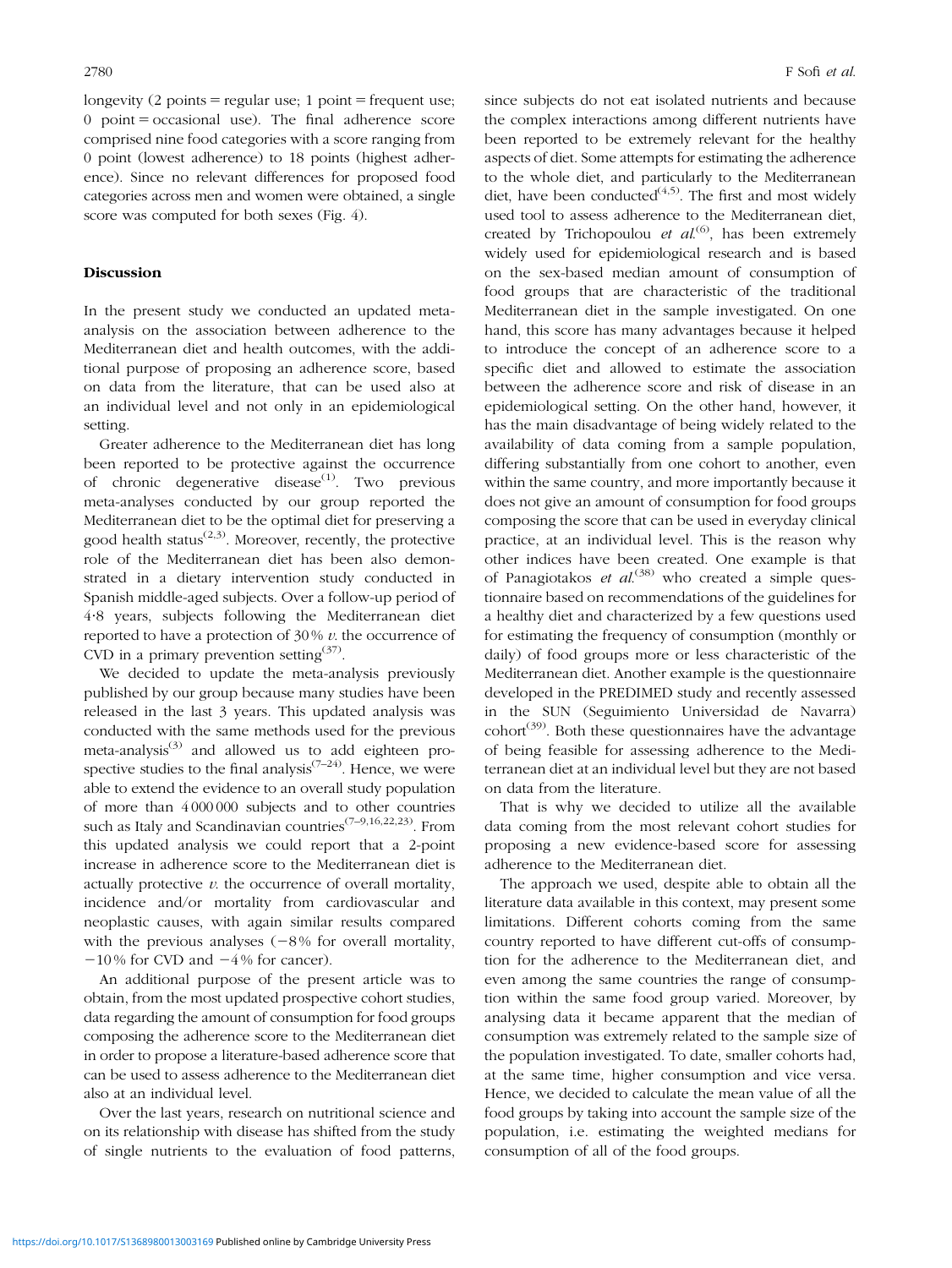<span id="page-12-0"></span>Adherence score to Mediterranean diet and health 2781 2781

Despite all these efforts, some limitations that are intrinsic to the single studies still remain. One of these is the lack of uniformity in data regarding the same food group. Some studies report potatoes together with vegetables, while others include them as a single food group, whereas some others include legumes with nuts and not by themselves, and so on.

Nevertheless, the strength of this proposed adherence score is that food group data come from the most updated and comprehensive review of the literature in this context. If confirmed and validated in other studies, the evidencebased search strategy used for obtaining data from the available studies will hopefully help the transferability of such an adherence score into clinical practice.

# Conclusion

We updated the results of our previous meta-analyses by including eighteen cohort prospective studies published in the last 3 years and we were able to show the beneficial effects of a greater adherence to the Mediterranean diet in terms of protection  $v$ . overall mortality and occurrence of the most important chronic diseases. In addition, by using data coming from the systematic review we proposed an adherence score based on literature data that can be also feasible for assessment of the adherence to the Mediterranean diet at an individual level.

### Acknowledgements

Sources of funding: This research received no specific grant from any funding agency in the public, commercial or not-for-profit sectors. Conflicts of interest: No conflicts of interest to declare. Ethics: Ethical approval was not required. Authors' contributions: conception and design: F.S. and G.F.G.; analysis and interpretation of the data: F.S., C.M. and A.C.; drafting of the article: F.S. and R.A.; critical revision of the article for important intellectual content: A.C., C.M., R.A. and G.F.G.; final approval of the article: F.S. A.C., R.A. and G.F.G.; statistical expertise: F.S.

### References

- 1. Martinez-Gonzalez MA, Bes-Rastrollo M, Serra-Majem L et al. (2009) Mediterranean food pattern and the primary prevention of chronic disease: recent developments. Nutr Rev 67, Suppl. 1, S111–S116.
- 2. Sofi F, Cesari F, Abbate R et al. (2008) Adherence to Mediterranean diet on health status: meta-analysis. BMJ 337, a1344.
- 3. Sofi F, Abbate R, Gensini GF et al. (2010) Accruing evidence about benefits of adherence to the Mediterranean diet on health: an updated systematic review and metaanalysis. Am J Clin Nutr 92, 1189–1196.
- 4. Bach A, Serra-Majem L, Carrasco JL et al. (2006) The use of indexes evaluating the adherence to the Mediterranean diet in epidemiological studies: a review. Public Health Nutr 9, 132–146.
- 5. Kourlaba G & Panagiotakos DB (2009) Dietary quality indices and human health: a review. Maturitas 62, 1–8.
- 6. Trichopoulou A, Costacou T, Bamia C et al. (2003) Adherence to a Mediterranean diet and survival in a Greek population. N Engl J Med 348, 2599-2608.
- 7. Sjorgen P, Becker W, Warensjo E et al. (2010) Mediterranean and carbohydrate-restricted diets and mortality among elderly men: a cohort study in Sweden. Am J Clin Nutr 92, 967–974.
- 8. Tognon A, Rothenberg E, Eiben G et al. (2011) Does the Mediterranean diet predict longevity in the elderly? A Swedish perspective. Age 33, 439–450.
- Agnoli C, Krogh V, Grioni S et al. (2011) A priori-defined dietary patterns are associated with reduced risk of stroke in a large Italian cohort. *J Nutr* 141, 1552-1558.
- Buckland G, Agudo A, Travier N et al. (2011) Adherence to Mediterranean diet reduces mortality in the Spanish cohort of the European Prospective Investigation into Cancer and Nutrition (EPIC-Spain). Br J Nutr 106, 1581–1591.
- 11. van den Brandt PA (2011) The impact of a Mediterranean diet and healthy lifestyle on premature mortality in men and women. Am J Clin Nutr 94, 913-920.
- 12. Gardener H, Wright CB, Gu Y et al. (2011) Mediterraneanstyle diet and risk of ischemic stroke, myocardial infarction, and vascular death: the Northern Manhattan Study. Am J Clin Nutr 94, 1458–1464.
- 13. Couto E, Boffetta P, Lagiou P et al. (2011) Mediterranean dietary pattern and cancer risk in the EPIC cohort. Br J Cancer 104, 1493-1499.
- 14. McNaughton SA, Bates CJ & Mishra GD (2012) Diet quality is associated with all-cause mortality in adults aged 65 years and older. J Nutr 142, 320–325.
- 15. Martinez-Gonzalez MA, Guillen-Grima F, De Irala J et al. (2012) The Mediterranean diet is associated with a reduction in premature mortality among middle-aged adults. J Nutr 142, 1672–1678.
- 16. Tognon G, Nilsson LM, Lissner L et al. (2012) The Mediterranean diet score and mortality are inversely associated in adults living in the subarctic region. J Nutr 142, 1547–1553.
- 17. Dilis V, Katsoulis M, Lagiou P et al. (2012) Mediterranean diet and CHD: the Greek European Prospective Investigation into Cancer and Nutrition cohort. Br J Nutr 108, 699–709.
- 18. Hoevenaar-Blom MP, Nooyens ACJ, Kromhout D et al. (2012) Mediterranean style diet and 12-year incidence of cardiovascular disease: the EPIC-NL cohort study. PloS One 7, e45458.
- 19. Misirli G, Benetou V, Lagiou P et al. (2012) Relation of the traditional Mediterranean diet to cerebrovascular disease in a Mediterranean population. Am J Epidemiol 176, 1185-1192.
- 20. Bamia C, Lagiou P, Buckland G et al. (2013) Mediterranean diet and colorectal cancer risk: results from a European cohort. Eur J Epidemiol 28, 317-328.
- 21. Buckland G, Travier N, Cottet V et al. (2013) Adherence to the Mediterranean diet and risk of breast cancer in the European Prospective Investigation into Cancer and Nutrition cohort study. Int J Cancer 132, 2918-2927.
- 22. Couto E, Sandin S, Lof M et al. (2013) Mediterranean dietary pattern and risk of breast cancer. PloS One 8, e55374.
- 23. Agnoli C, Grioni S, Sieri S et al. (2013) Italian Mediterranean index and risk of colorectal cancer in the Italian section of the EPIC cohort. Int J Cancer  $132$ ,  $1404-1411$ .
- Bosire C, Stampfer MJ, Subar AF et al. (2013) Index-based dietary pattern and the risk of prostate cancer in the NIH-AARP diet and health study. Am J Epidemiol 177, 504–513.
- 25. Trichopoulou A, Kouris-Blazos A, Wahlqvist ML et al. (1995) Diet and overall survival in elderly people. BMJ 311, 1457–1460.